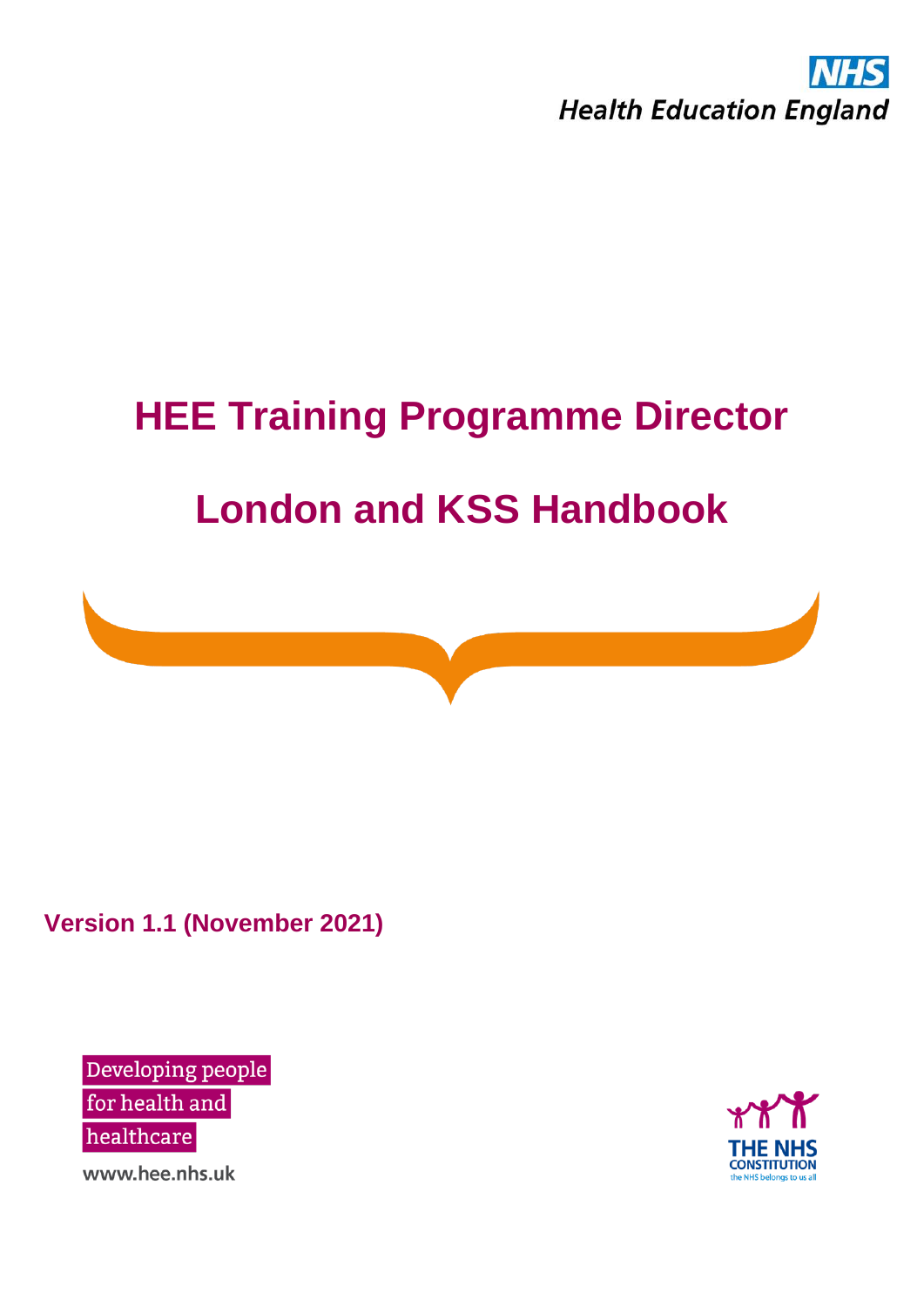| <b>Issuing Department</b> | <b>HET Workforce</b> |
|---------------------------|----------------------|
| <b>Issuing Date</b>       | October 2021         |
| <b>Version</b>            | <b>Version 1.1</b>   |
| <b>Approved</b>           | <b>HET SMT</b>       |
| <b>Next Review Date</b>   | <b>April 2022</b>    |

The handbook should be available on the website: <https://london.hee.nhs.uk/medical-training/training-programme-director-resources-2>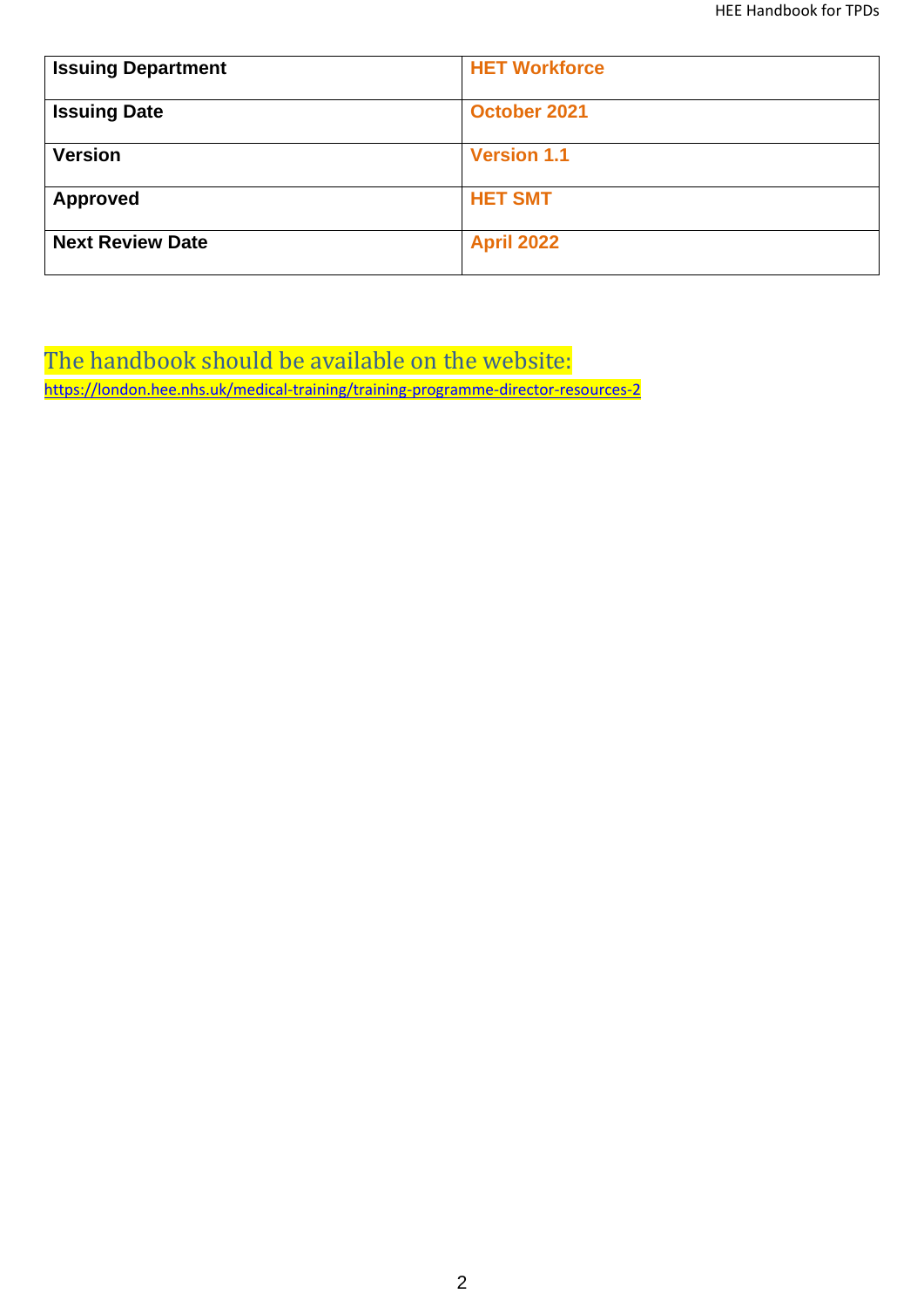## INTRODUCTION

We hope that you find this Training Programme Director (TPD) Handbook useful, either as a newly appointed TPD or as someone who has been in the role for a number of years. It contains links to documents and websites which cover the remit of work which you will be involved in with all the staff members in the Healthcare Education Team (HET).

HEE provides leadership for the education and training system and ensures that the workforce has the right skills, behaviours and training to support the delivery of excellent healthcare and drive improvements through supporting healthcare providers and clinicians to take greater responsibility for planning and commissioning education and training.

As a TPD your role is to work with and support the Head of School in leading the delivery of a wide range of functions, aligned to the HEE mandate. You are professionally and managerially accountable to the Head of School, who in turn is accountable to the Postgraduate Dean.

You will focus upon the improvement of learner supervision, assessment and experience, engagement of faculty and ensure effective educational outcomes, both now and in the future. As you will know change is constant in the NHS and your role will also evolve to focus on workforce transformation and develop multiprofessional links. To keep abreast of developments within HEE TPDs are required to attend TPD Development days throughout the year.

To support the Postgraduate Dean, TPD's will work across the spectrum of health and where relevant, social care, within the context of a team, so that the provision of education reflects changing service models. This will deliver an integrated workforce comprising individuals from a spectrum of professional and other backgrounds.

You will work closely with the Specialty Officer, Operations Managers and Heads of School

The Specialty Officer who is supported by their administrator will need your help on:

- managing the recruitment of trainees (including calculating vacancies, website information, participating in local / national career fairs; analysis of recruitment data).
- managing the assessment (ARCP/) process for trainees (ie approving ARCP timetable with Officer, attending assessment panels, drafting paperwork / management reports for assessment appeals and presenting the specialty case at any appeal panels), convert Outcome 5, attend reviews and appeals.
- Planning trainee rotations: submitting rotation grids which account for all trainees including those who are on maternity leave; OOP, new starters, sick leave etc.

Key areas of the TPD Role include:

- Ensuring that the curriculum can be delivered within the local training programme; and that all posts are in line with this
- Developing a network of (ES) educational supervisors who may need to be trained in the necessary tools for assessing trainees.
- Providing careers information, guidance and advice to trainees and be involved in the Induction. Point trainees in the direction of PSU.
- Supporting doctors with differing/individual training needs;
- Ensuring that the interests of less than full time and academic trainees are accommodated
- Attending regional and national meetings (potentially including School Board / STC / SAC affiliated with colleges)
- Potentially arranging and participate in specialty / School visits to Local Education Providers Key liaisons
- Liaise closely with Health Education England staff i.e. Post Graduate Deans as RO's, Regional Clinical Advisors, Heads of School, Case Management Team, other TPDs, the HET Senior Leadership Team and Service Delivery Managers.
- Liaise with Local Employer Trust staff for example change to rotas, training site, trainee absence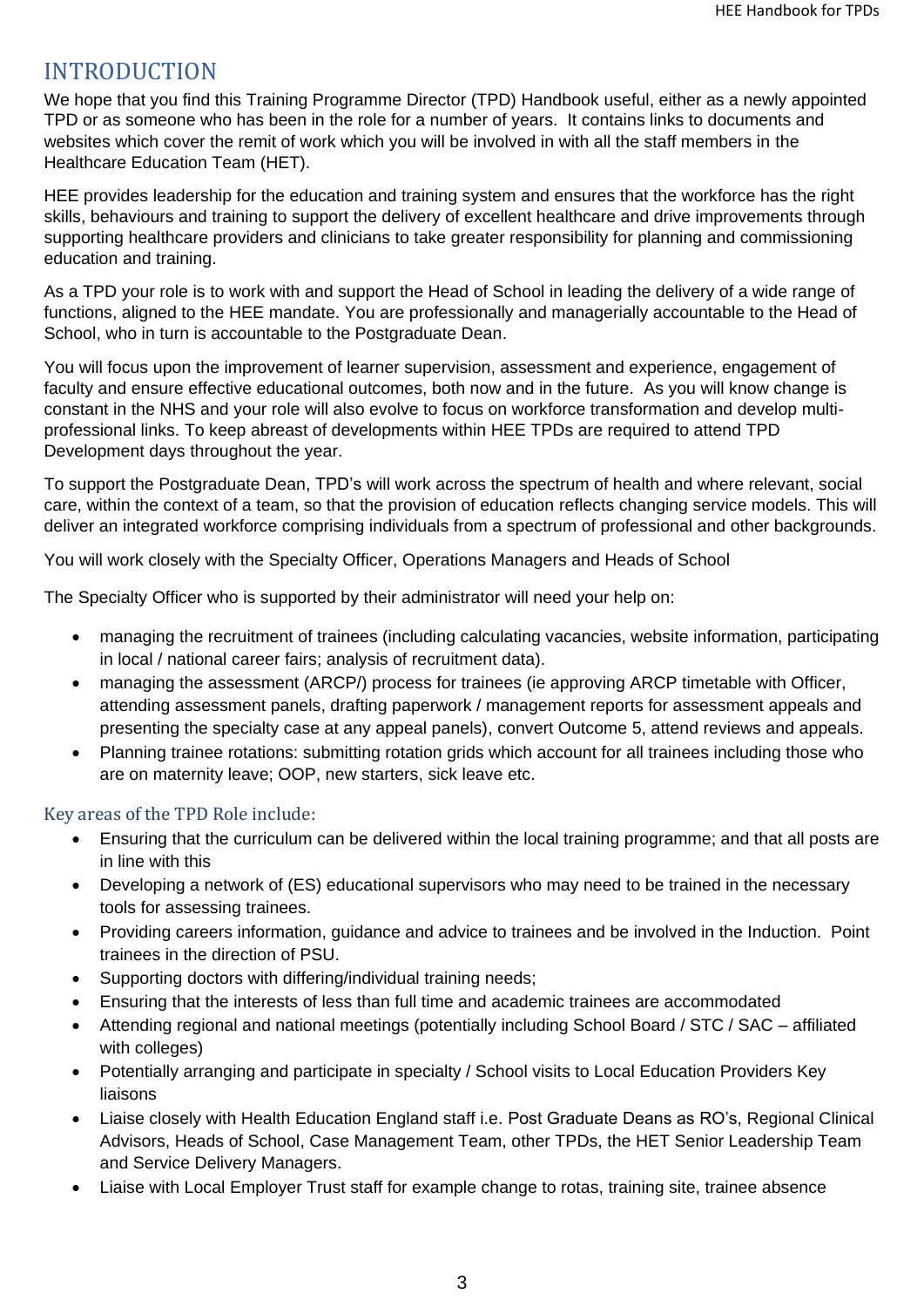# Healthcare Education Team (HET)

HET works closely to deliver the training programmes across London, Kent, Surrey and Sussex.

The offices are usually based at Stewart House 32 Russell Square London WC1B 5DN.

The HET team is normally available on weekdays from 8am to 5.30pm.

The HET organogram inc team contact details available at:

<https://london.hee.nhs.uk/%3Cfront%3E/contact/how-contact-us>

## HET TEAMS

**Team 1**: Surgery, Ophthalmology, Anaesthetics, ICM, Emergency Medicine, Obstetrics & Gynaecology, Clinical Radiology

**Team 2**: General Practice, Foundation, Public Health, Psychiatry, Dental

**Team 3**: Medicine specialties, Clinical Oncology, Pathology, Occupational Health, Paediatrics. Academic Team

**HET Recruitment Team**

# HEE and HET– ORGANISATIONAL STRUCTURE

## **HEE – Leaders and Structure**

<https://www.hee.nhs.uk/about/how-we-work/our-leaders-structure>

# PGMDE SUPPORT PORTAL - PSP [\(see also here\)](#page-13-0)

This is the main portal for communications with trainees and trusts and you will see references made throughout this guide. The portal contains information for both trainees and trainers.

The **li**nk to the portal is here [https://lasepgmdesupport.hee.nhs.uk/support/home](https://protect-eu.mimecast.com/s/JsSsCngjQsmq9PwSmAn2y?domain=lasepgmdesupport.hee.nhs.uk)

## TPD TIMELINE

The timeline in Appendix 2, will assist you with rotation planning and should be used in conjunction with the information in this guidance.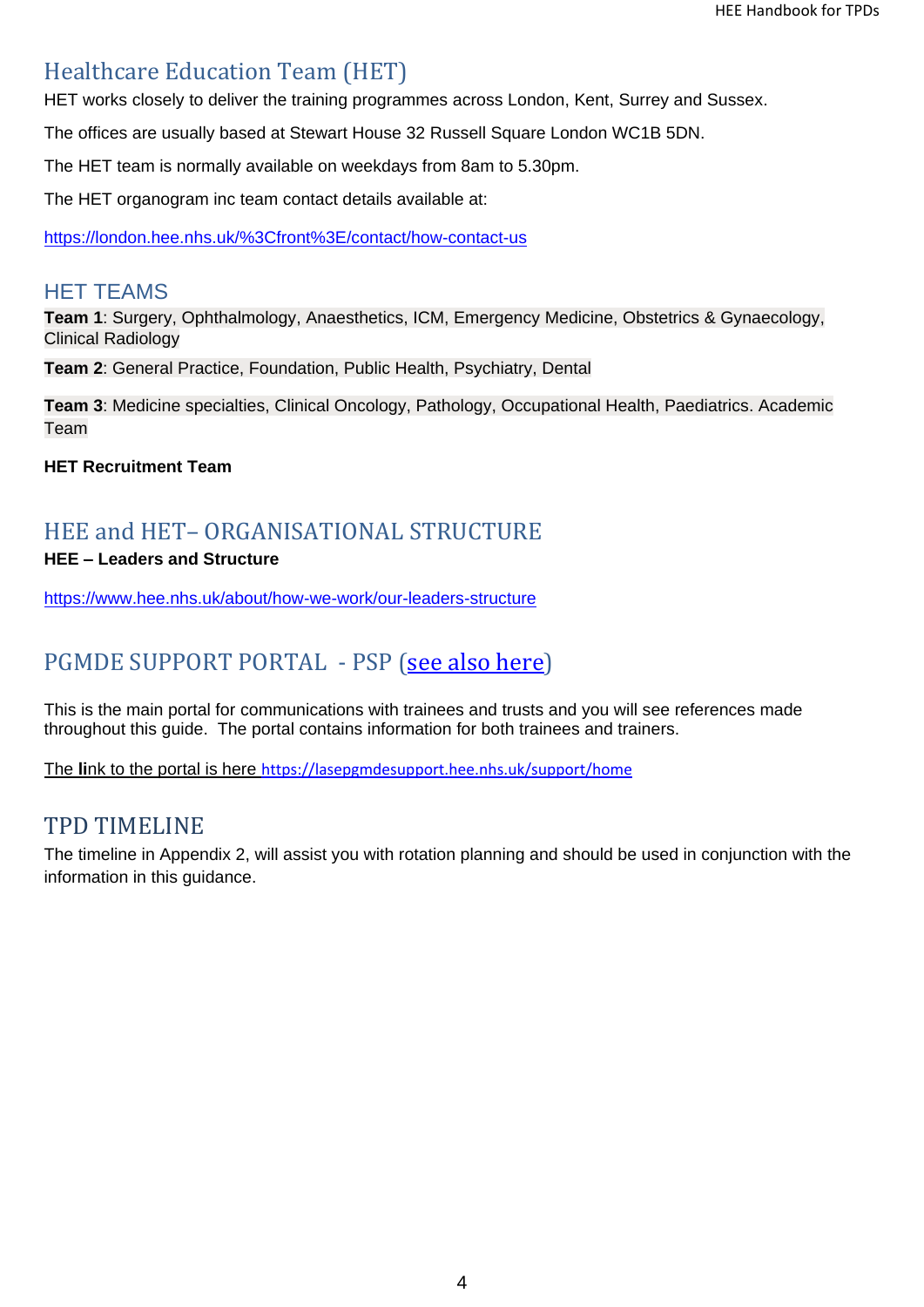# TABLE OF CONTENTS

- 1. ACADEMIC
- 2. ACTING UP
- 3. ANNUAL REVIEW OF COMPETENCY PROGRESSION (ARCP)
- 4. CASE MANAGEMENT & TRAINEES IN DIFFICULTY (TiD)
- 5. CESR
- 6. CODE OF PRACTICE *(see Rotations section)*
- 7. CLINICAL GOVERNANCE
- 8. DIFFERENTIAL ATTAINMENT
- 9. EDUCATIONAL SUPERVISORS COURSE MODULES
- 10. ENHANCING JUNIOR DOCTORS' LIVES
- 11. E-PORTFOLIOS
- 12. EVENT MANAGEMENT SYSTEMS (EMS)
- 13. EXPENSES
- 14. EXTERNAL ADVISOR (EA) Medicine
- 15. GMC TRAINEE SURVEY
- 16. INTER DEANERY TRANSFERS (IDTs)
- 17. INTER-FOUNDATION SCHOOL TRANSFER (IFSTs)
- 18. LASE SUPPORT PORTAL
- 19. LEAD EMPLOYERS
- 20. LESS THAN FULL TIME TRAINING
- 21. MANAGING ROTATIONS/PROGRAMMES
- 22. MEDICAL TRAINING INITIATIVE (MTI)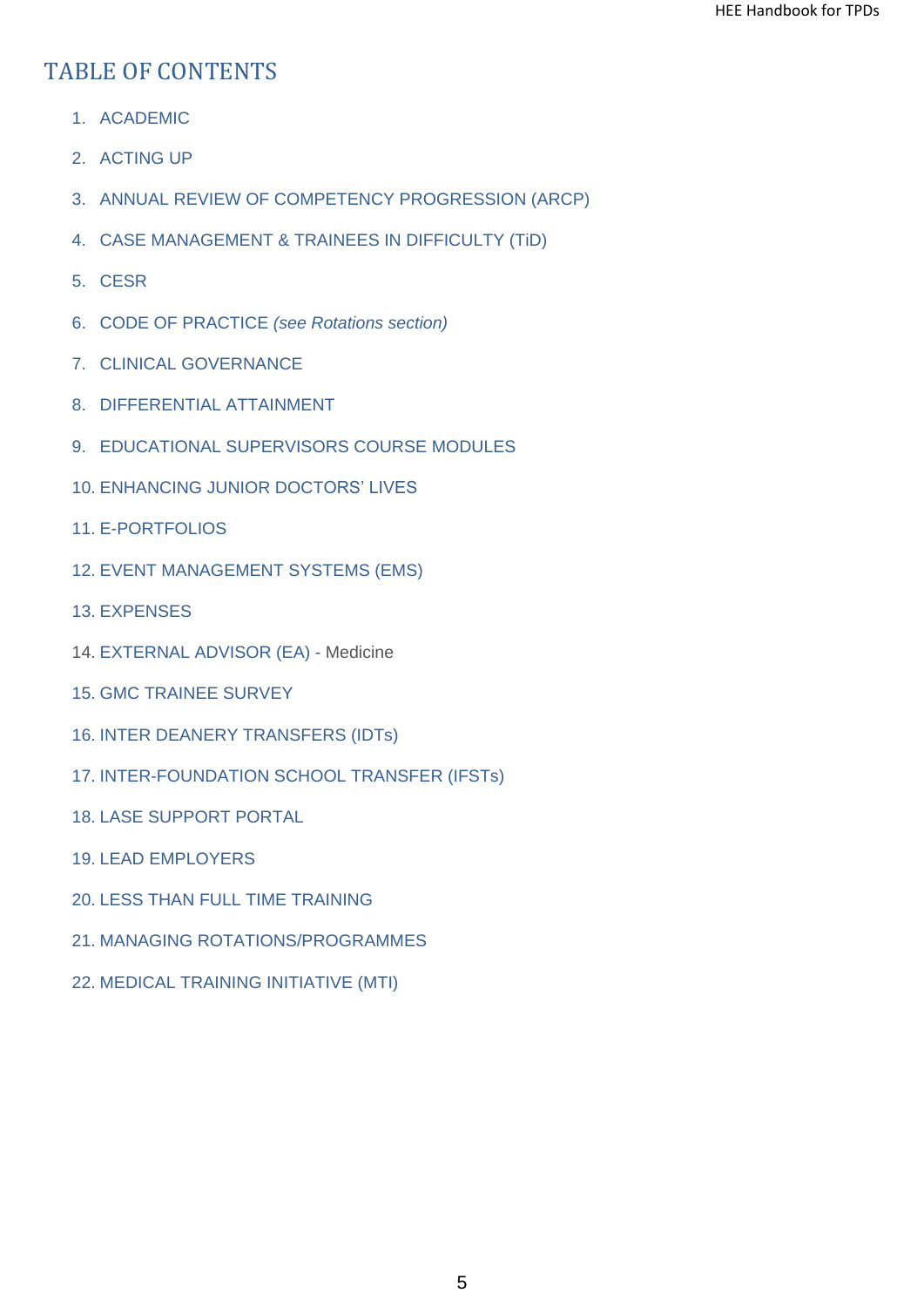- 23. MENTORING FOR EDUCATIONAL SUPERVISORS
- 24. PENULTIMATE YEAR REVIEW (PYR) only for Medicine
- 25. PERIOD OF GRACE (POG)
- 26. PROFESSIONAL SUPPORT UNIT (PSU) *Refer to Case Management/ Trainees in Difficulty section.*
- 27. RECRUITMENT
- 28. RETURN TO CLINICAL PRACTICE AND SuppoRTT
- 29. REVALIDATION
- 30. ROTATIONS
- 31. SHIELDING
- 32. SPECIALTY SCHOOLS
- 33. SPECIALTY SCHOOL BOARD MEETINGS
- 34. STUDY LEAVE
- 35. TIME OUT OF TRAINING (OOP)
- 36. TRAINEE INFORMATION SYSTEM (TIS)
- 37. VISAS FOR DOCTORS
- 38. WEBSITES AND USEFUL LINKS

## **APPENDIX 1**

**ACRONYM DICTIONARY**

#### **APPENDIX 2**

**TPD TIMELINE**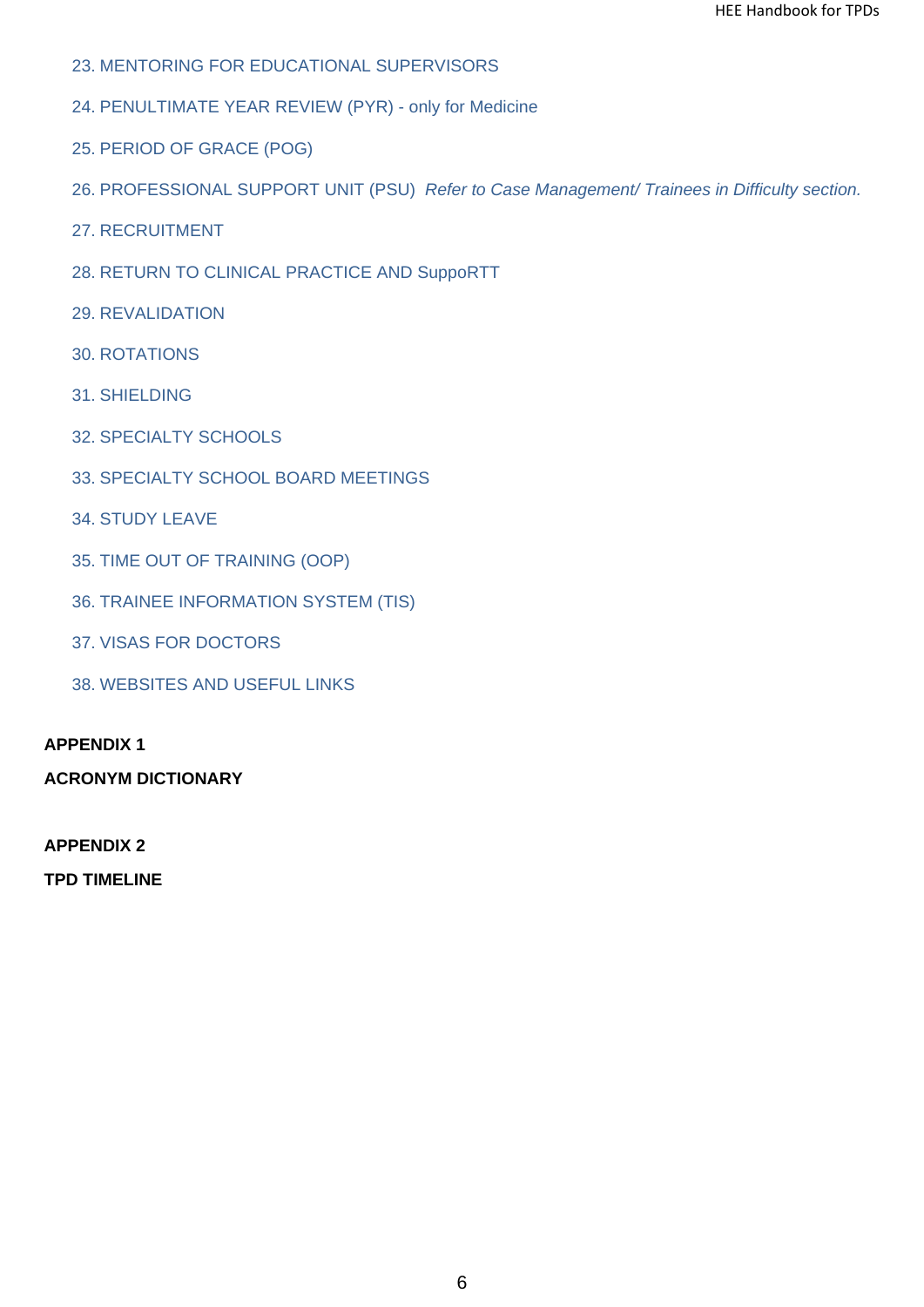## 1. ACADEMIC

#### **Academic Head of School** – Dr Vivienne Curtis

#### **Academic TPDs**

| Medicine     | <b>Steffen Peterson</b>               |
|--------------|---------------------------------------|
| Pathology    | Silvia Marino (also GIM/ID/Neurology) |
| Surgery      | <b>Nick Watkin</b>                    |
| Anaesthetics | <b>Gudrun Kunst</b>                   |
| Paediatrics  | Sandia Naik and Chris Gale            |
| O&G          | Ranjit Manchanda                      |

## **Responsibilities of the Specialty TPD**

## **It is important to note that ACF and CL posts are all 'in addition' and this needs to be born in mind when managing rotations**

- Bids process: liaising with Academic Lead that academics can or cannot be accommodated
- Recruitment: confirm level of grade and placement with academic lead
- CL and ACF JDs: to check and approve these with the academic lead
- Appointment of trainee and rotating them: identify placements (ACFs and CLs are both 'in addition') and start dates.
- ARCPs: Academic trainees should have an academic rep on the ARCP panel

#### IAT team in HET

Contact via – [academictraining.lase@hee.nhs.uk](mailto:academictraining@southlondon.hee.nhs.uk)

#### IAT Handbook

[https://healtheducationengland.sharepoint.com/:w:/r/sites/HETTeamHub-](https://healtheducationengland.sharepoint.com/:w:/r/sites/HETTeamHub-London/_layouts/15/Doc.aspx?sourcedoc=%7B31B862A8-9249-453A-8ECA-C62C6D40E41A%7D&file=IAT%20Handbook.docx&action=default&mobileredirect=true)[London/\\_layouts/15/Doc.aspx?sourcedoc=%7B31B862A8-9249-453A-8ECA-](https://healtheducationengland.sharepoint.com/:w:/r/sites/HETTeamHub-London/_layouts/15/Doc.aspx?sourcedoc=%7B31B862A8-9249-453A-8ECA-C62C6D40E41A%7D&file=IAT%20Handbook.docx&action=default&mobileredirect=true)[C62C6D40E41A%7D&file=IAT%20Handbook.docx&action=default&mobileredirect=true](https://healtheducationengland.sharepoint.com/:w:/r/sites/HETTeamHub-London/_layouts/15/Doc.aspx?sourcedoc=%7B31B862A8-9249-453A-8ECA-C62C6D40E41A%7D&file=IAT%20Handbook.docx&action=default&mobileredirect=true)

#### Counting time

How much time research/academic training can count towards clinical training (which is a process that is very opaque and would be useful to develop clearer consistent guidelines across specialties/regions)

Categories of IATs: ACFs/CL and Locally Funded IAT posts

Information on NIHR:

<https://www.nihr.ac.uk/explore-nihr/academy-programmes/integrated-academic-training.htm>

#### ACFs

- 75% of time in specialist clinical training
- 25% of time in research or educationalist training.

#### CL

- 50% of time in specialist clinical training
- 50% research or educationalist training.

Locally Funded IAT ACF and CL posts

The NIHR will recognise locally funded posts developed by IAT partnerships providing they meet the following criteria relating to the appointment and support for doctors and/or dentists in schemes that: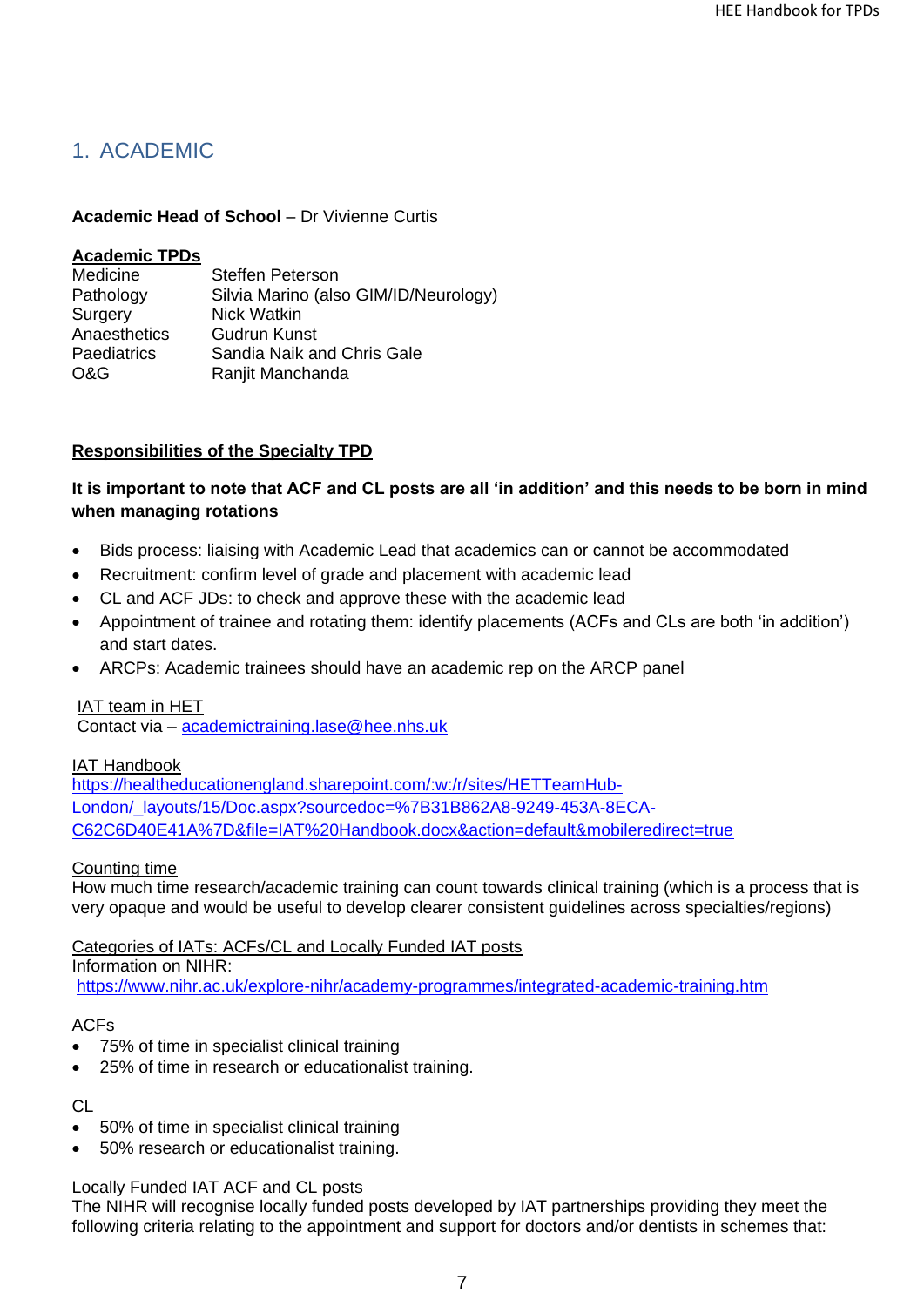- Appoint through national competition
- Offer 3 year ACF (4 years for GPs) and 4 year CL appointments with 25% and 50% protected academic training, respectively
- Provide access to formal training in research methods and research governance
- Have a joint clinical and academic Annual Review of Competence Progression (ARCP)
- Provide similar supervision/mentorship arrangements for ACF and CL appointees
- Offer a £1k per annum travel bursary to attend conferences.

#### **IAT Information for the trainee**

PSP FAQs for trainees on IAT:

<https://lasepgmdesupport.hee.nhs.uk/support/solutions/folders/7000042099>

ACF: (FAQs)<https://www.nihr.ac.uk/documents/faq-cl-and-acf-2019/20230>

CL: (FAQ):<https://www.nihr.ac.uk/documents/faq-cl-and-acf-2019/20230>

National Institute for Health Research (NIHR):<https://www.nihr.ac.uk/>

## 2. ACTING UP

Trainees wishing to Act Up need to complete an On-line form via PSP:

[https://lasepgmdesupport.hee.nhs.uk/support/solutions/articles/7000019015-when-can-i-act-up-as-a](https://lasepgmdesupport.hee.nhs.uk/support/solutions/articles/7000019015-when-can-i-act-up-as-a-consultant-)[consultant-](https://lasepgmdesupport.hee.nhs.uk/support/solutions/articles/7000019015-when-can-i-act-up-as-a-consultant-)

Acting up as a consultant posts may count towards a CCT or CESR (combined programme) when the relevant specialty curriculum has provisions for these types of post. Where the acting up as a consultant post is in the same training programme you are enrolled onto, our approval isn't needed. If the acting up as a consultant post is in a different training programme, the usual out of programme approval process must be followed to get our prospective approval.

When a trainee acts up as a consultant, there must be appropriate supervision in place and approval will only be considered if the placement is relevant to gaining the competences, knowledge, skills and behaviours required by the curriculum. Acting up as a consultant posts can only be taken in the final year of specialty training. Acting up should be agreed with the TPD as gaps should not be left in the rotation.

Time in acting up as a consultant can count towards the award of a CCT or CESR (combined programme) under certain circumstances. If there isn't provision for acting up as a consultant, posts in the relevant specialty curriculum, experience acting up can't be counted towards a CCT or CESR (combined programme).

#### **Specialty specific websites**

Surgery:<https://www.jcst.org/uk-trainees/str-trainees/acting-up-as-a-consultant/>

O&G: [https://www.rcog.org.uk/en/careers-training/resources--support-for-trainees/training](https://www.rcog.org.uk/en/careers-training/resources--support-for-trainees/training-guidelines/acting-up-and-locum-consultant-posts/)[guidelines/acting-up-and-locum-consultant-posts/](https://www.rcog.org.uk/en/careers-training/resources--support-for-trainees/training-guidelines/acting-up-and-locum-consultant-posts/)

Psychiatry: [https://itineris.rcpsych.ac.uk/docs/default-source/training/curricula-and-guidance/training](https://itineris.rcpsych.ac.uk/docs/default-source/training/curricula-and-guidance/training-guides-auc-guidance-june-2018.pdf?sfvrsn=9b318730_2)[guides-auc-guidance-june-2018.pdf?sfvrsn=9b318730\\_2](https://itineris.rcpsych.ac.uk/docs/default-source/training/curricula-and-guidance/training-guides-auc-guidance-june-2018.pdf?sfvrsn=9b318730_2)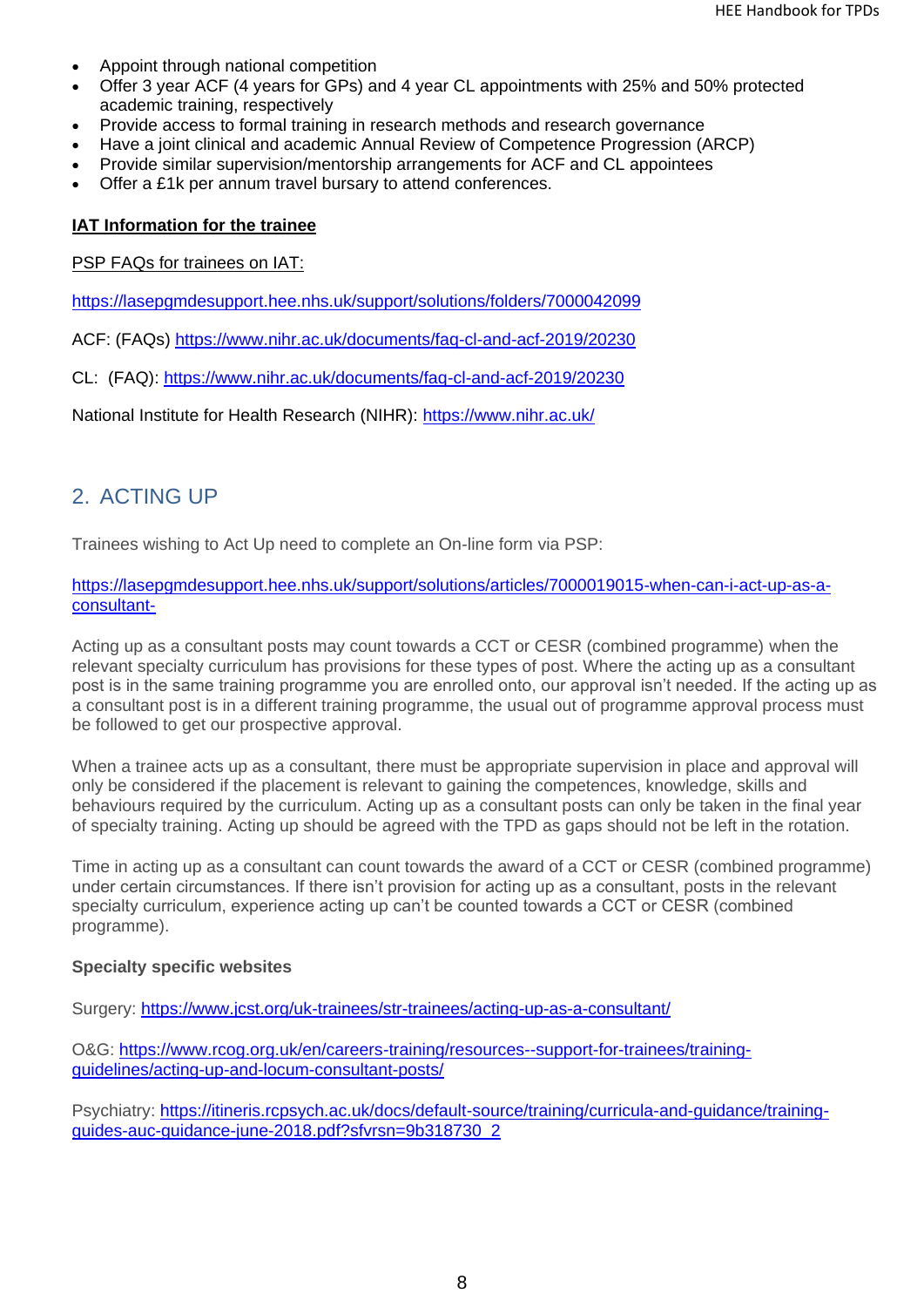## 3. ANNUAL REVIEW OF COMPETENCY PROGRESSION (ARCP)

HET will set three ARCP windows for the summer and one for the winter. These windows are set so that they specifically align with rotation dates, to allow enough time for planning, to get grids accurate and for this information to be validated through the HET systems before being published to the Trusts at 12 weeks according to Code of Practice.Specialties are expected to hold their ARCPs within these windows as HET can dedicate staff and resources to support ARCP panels. The specialty officer will contact the TPD to help set the dates; draft timetables and provide the latest HET guidance, such as the ARCP panel briefing,

#### ARCP panel

A minimum of 3 ARCP panel members are needed. If there are any academic trainees there will need to be an academic representative on the panel.

#### ARCP panel briefing

Each year the panel briefing is updated, for example 2020 was updated with the new COVID outcomes and this was further updated for 2021 In some cases, specialties such as Dental will have their own panel briefings.

#### ARCP Outcomes

Outcome 1 – achieved targets

- Outcome 2 –Development of specific competencies require: targets set with no extended time
- Outcome 3 Inadequate Progress: targets set with extended training time
- Outcome 4 Released from training programme
- Outcome 5 Incomplete evidence presented additional training time may be required
- Outcome 6 Gained all required competencies and capabilities recommended for completion of programme
- Outcome 8 Out of Programme for clinical experience, research or a career break

#### When an outcome is not issued

There are circumstances when the ARCP panel would not issue an outcome, such as when the trainee is absent on statutory leave (e.g. maternity/paternity/adoption or sick leave) or where training has been paused. In these cases, the panel will record the reasons for this

#### Covid Outcomes

10.1 – 'no fault outcome' similar to Outcome 2. It can be used for trainees who have not been able to demonstrate required capabilities (because of Covid). Trainees can progress to the next stage in training.

10.2 - no fault outcome' similar to Outcome 3. It can be used for trainees who have not been able to demonstrate required capabilities (because of Covid) which cannot be made up at the next stage of training because they are at critical progression points. Trainees cannot progress and will require additional training time.

ARCP FAQs on PSP link: <https://lasepgmdesupport.hee.nhs.uk/support/solutions/folders/7000009244>

## <span id="page-8-0"></span>4. CASE MANAGEMENT & TRAINEES IN DIFFICULTY (TiD)

#### How to identify a TID

- TPDs need to let HET know if there are any trainees in difficulty (TID) before ARCPs are held, ie those on long-term sick; those that have physical and mental health issues; issues like dyslexia/learning requirements/those not achieving competencies at the level expected, exam failure etc
- ES reports are very important in logging concerns during training.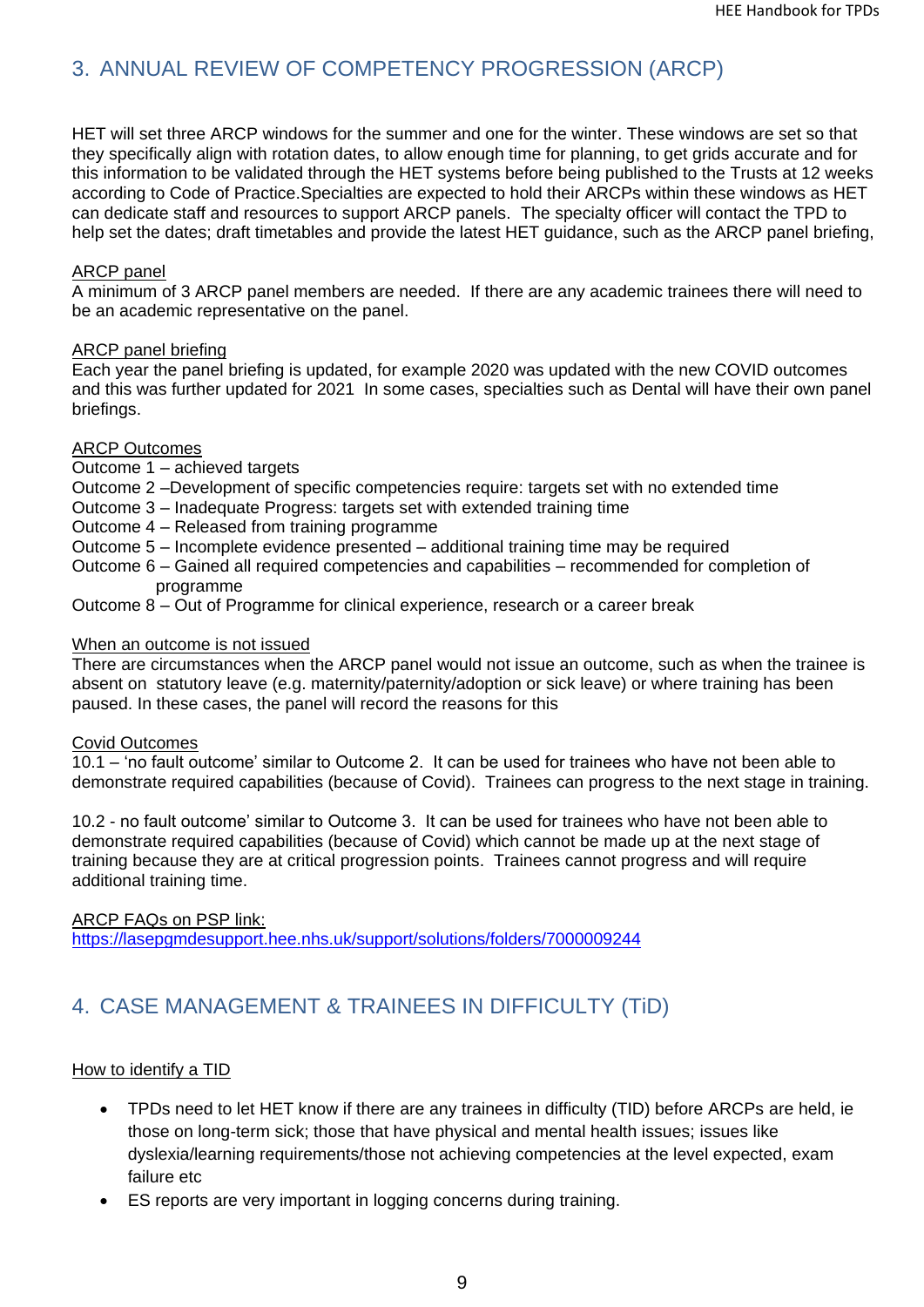• Support meetings with the trainee with a Head of School are sometimes needed and the HET Specialty Officer should be contacted in order to set this up

#### Resources/where to direct a trainee when they need support

• **PSU** - The Professional Support Unit<https://london.hee.nhs.uk/professional-development>

This operates on a self-referral basis and can be accessed via the link above. The PSU team operates independently from the training programme and all enquiries are treated confidentially. The PSU team offers an array of support for trainees including educational assessments, and careers coaching.

#### Who to contact at HEE:

• The Specialty Officer is the first point of contact with concerns and they will liaise with the Head of School and the Case Management Team

#### Involvement of the Case Management Team

• They monitor and look after cases where there have been Serious Incidences; GMC investigations; Appeals; monitoring of high level TiDs; Supernumerary funding and will liaise with the Specialty Officer, OMs, Heads of School and the Postgraduate Dean.

## Useful links:

Bullying helpline - <https://www.nhs.uk/conditions/stress-anxiety-depression/bullying-at-work/>

Urgent/immediate psychological support in a crisis - Trainees can access free & confidential psychological or mental health support 24/7 via

- The NHS Frontline service for all NHS staff: **Call 0300 131 7000** (between 7am-11pm) or Text 'FRONTLINE' **to** 85258 **(24hrs/day)**
- The BMA's 24/7 counselling service for all doctors (including non BMA members): **Call 0330 123 1245** or visit [The BMA](http://www.bma.org.uk/advice-and-support/your-wellbeing/wellbeing-support-services/counselling-and-peer-support-for-doctors-and-medical-students)
- The Samaritans: **Call 116 123** or visit [Samaritans](http://www.samaritans.org/)
- The Practitioner Support Programme's crisis line: **Text NHSPH to 85258** or visit [Practitioner Health.](http://www.practitionerhealth.nhs.uk/)

Practitioner Health is a free, confidential NHS mental health treatment service with expertise in treating healthcare professionals. The service can help with mental health conditions such as depression, anxiety and obsessive-compulsive disorder. They also see healthcare professionals with more severe illnesses, such as bipolar affective disorder, personality disorders and psychosis and with a range of addiction issues.

## 5. CESR-CP

The GMC issues three types of specialist or general practice certificates that confirm eligibility for entry onto the Specialist Register or General Practice (GP) Register

- Certificate of completion of training (CCT)
- Certificate of eligibility for specialist registration (CESR)
- Certificate of eligibility for general practice (CEGPR)

**The Certificate of Eligibility for Specialist Registration Combined Programme CESR(CP)** – Confirms that a doctor has joined an approved specialist training programme and has previously trained in other, nonapproved posts, that this has already provided some of the CCT curriculum competencies. The doctor can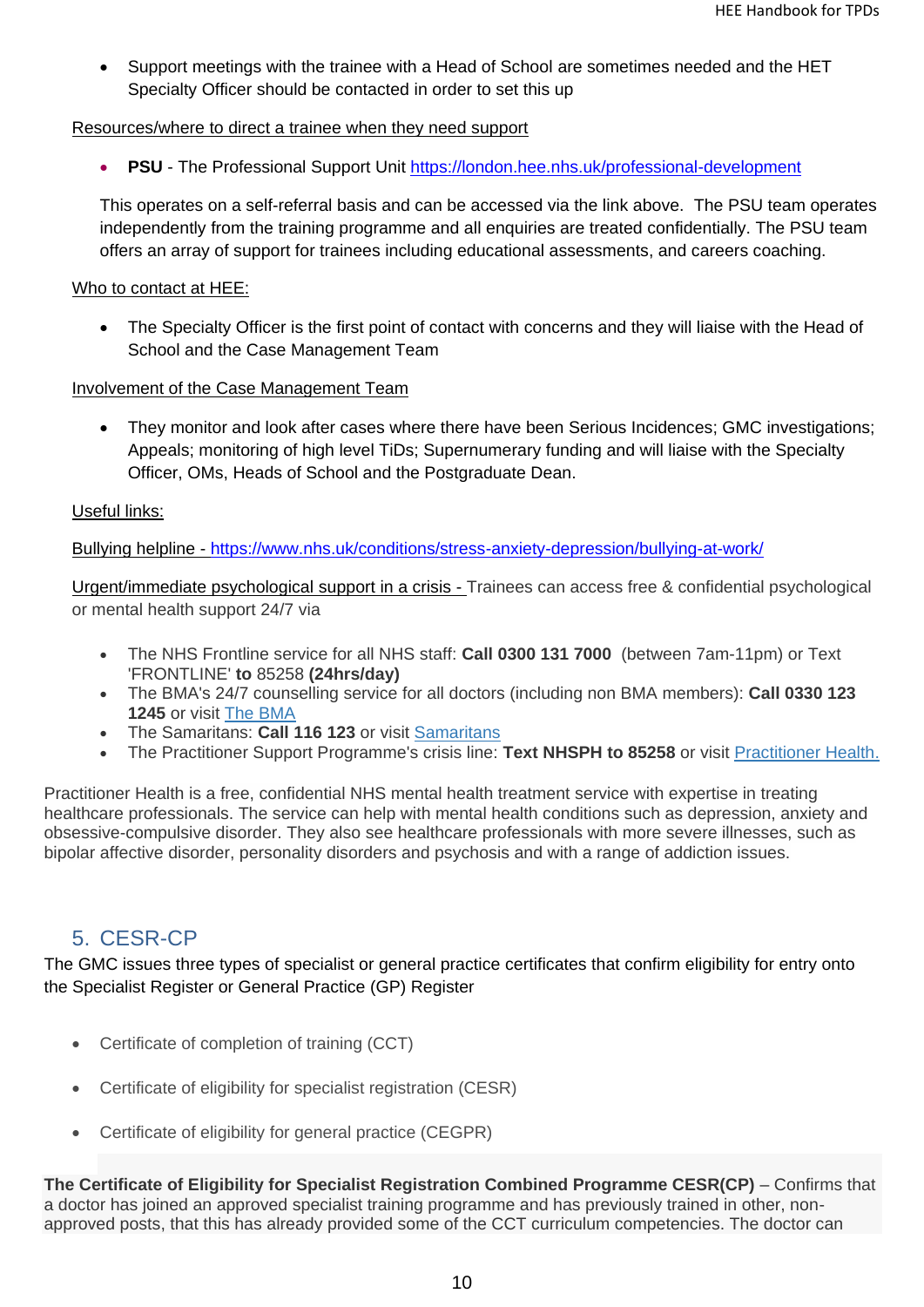enter training at a later starting point, complete the rest of the programme and gain the remaining competencies. This is known as the 'combined programme', and confirms that the doctor is eligible to apply for entry onto the Specialist Register via a CESR (CP) or to the GP Register via a CEGPR (CP).

Within the UK, there's no difference in the recognition of a CESR/CEGPR and a CCT. Both certificates allow specialist or GP registration on exactly the same terms. [Please refer to the GMC website](https://www.gmc-uk.org/registration-and-licensing/managing-your-registration/certificates/specialist-and-general-practice-certificates#%C2%A0) for further information.

## 6. CODE OF PRACTICE [\(see Rotations section\)](#page-18-0)

## 7. CLINICAL GOVERNANCE

Seven Pillars of Clinical Governance:

- Clinical Effectiveness and Research.
- Audit.
- Risk Management.
- Education and Training.
- Patient and Public Involvement.
- Information and IT.
- Staff Management.

## **GMC handbook link:**

[https://www.gmc-uk.org/registration-and-licensing/employers-medical-schools-and-colleges/effective](https://www.gmc-uk.org/registration-and-licensing/employers-medical-schools-and-colleges/effective-clinical-governance-for-the-medical-profession)[clinical-governance-for-the-medical-profession](https://www.gmc-uk.org/registration-and-licensing/employers-medical-schools-and-colleges/effective-clinical-governance-for-the-medical-profession)

## 8. DIFFERENTIAL ATTAINMENT

Differential attainment is the unexplained variation in attainment between groups who share a protected characteristic and those who do not share the same characteristic, for example, ethnicity, gender and disability.

For more information please click here: [https://london.hee.nhs.uk/multiprofessional-faculty](https://london.hee.nhs.uk/multiprofessional-faculty-development/differential-attainment#:~:text=Differential%20attainment%20is%20the%20unexplained,%2C%20ethnicity%2C%20gender%20and%20disability)[development/differential](https://london.hee.nhs.uk/multiprofessional-faculty-development/differential-attainment#:~:text=Differential%20attainment%20is%20the%20unexplained,%2C%20ethnicity%2C%20gender%20and%20disability)[attainment#:~:text=Differential%20attainment%20is%20the%20unexplained,%2C%20ethnicity%2C%2](https://london.hee.nhs.uk/multiprofessional-faculty-development/differential-attainment#:~:text=Differential%20attainment%20is%20the%20unexplained,%2C%20ethnicity%2C%20gender%20and%20disability) [0gender%20and%20disability.](https://london.hee.nhs.uk/multiprofessional-faculty-development/differential-attainment#:~:text=Differential%20attainment%20is%20the%20unexplained,%2C%20ethnicity%2C%20gender%20and%20disability)

## 9. EDUCATIONAL SUPERVISOR MODULES

The HEE London site has a dedicated Faculty Development area with information for educators: [https://london.hee.nhs.uk/multiprofessional-faculty-development/fd-new-multiprofessional-framework](https://london.hee.nhs.uk/multiprofessional-faculty-development/fd-new-multiprofessional-framework-educators)[educators](https://london.hee.nhs.uk/multiprofessional-faculty-development/fd-new-multiprofessional-framework-educators)

MSF tool for educators:

<https://london.hee.nhs.uk/multiprofessional-faculty-development/fd-multisource-feedback-tool>

E-learning for Health hosts modules or ES accreditation:

<https://www.e-lfh.org.uk/programmes/educational-and-clinical-supervisors/>

[See also Mentoring for educational supervisors](#page-15-0)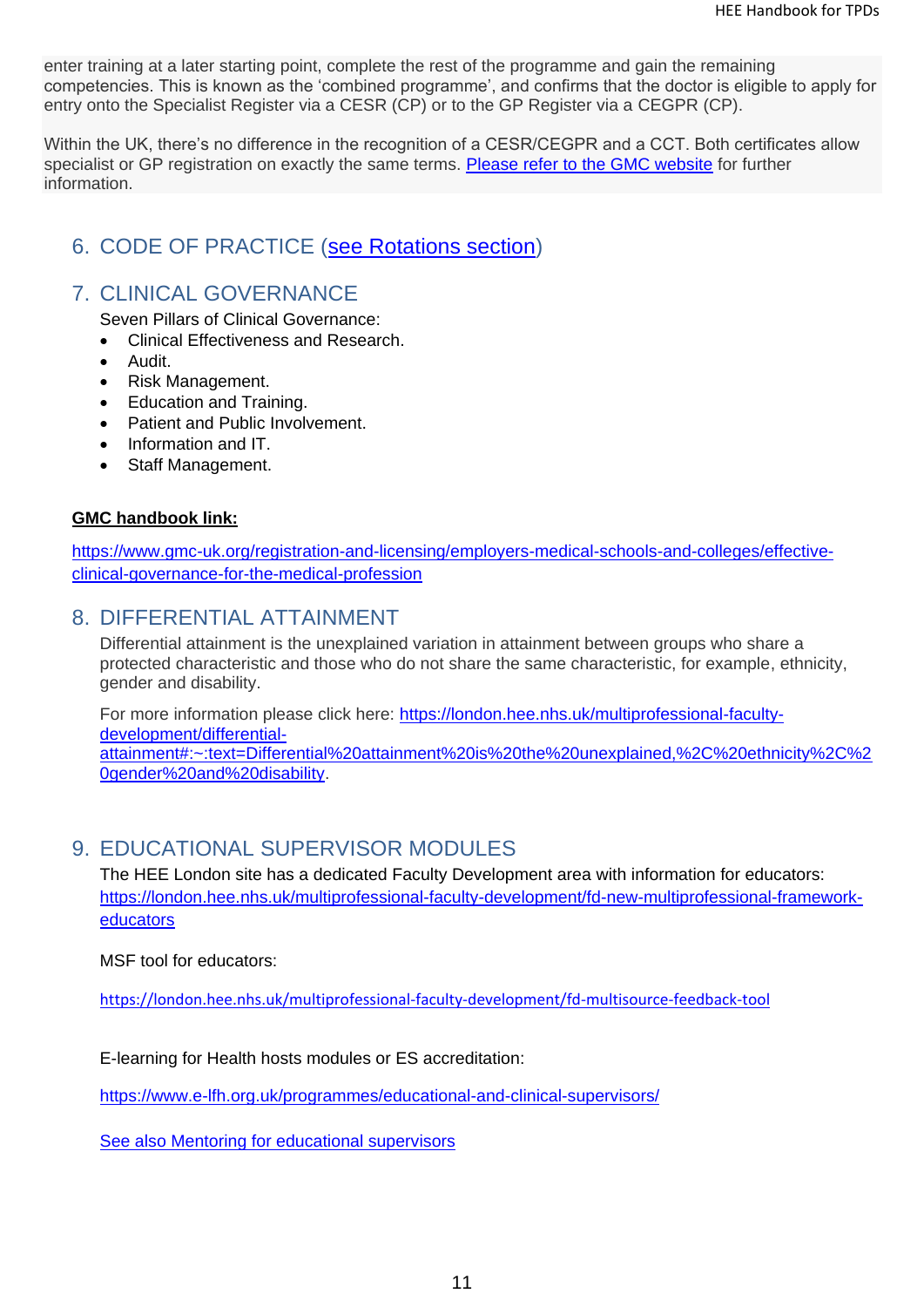## 10. ENHANCING JUNIOR DOCTORS' LIVES

In March 2016, the Enhancing Junior Doctors' Working Lives programme was established to address a range of issues that adversely affect the quality of life of junior doctors. Led by Health Education England, it is a cross-system collaboration to deliver meaningful change.

Working in partnership with the BMA Junior Doctors' Committee, NHS Employers, the GMC, and the Academy of Medical Royal Colleges (AoMRC), HEE also drew on its own quality management and reporting mechanisms to inform the focus of the group and the development and implementation of various initiatives to improve working lives for junior doctors.

## **HEE Annual Progress Report 2020**

[https://www.hee.nhs.uk/sites/default/files/documents/EJDWL\\_Report\\_June%2020%20FINAL.pdf](https://www.hee.nhs.uk/sites/default/files/documents/EJDWL_Report_June%2020%20FINAL.pdf)

## 11. E-PORTFOLIOS

Clinical Oncology <https://www.rcr.ac.uk/clinical-oncology/specialty-training/kaizen>

#### Emergency Medicine

RCEM nhsportfolio to change to Kaizen portfolio: <https://auth.kaizenep.com/interaction/JcQMO5NNS-wZ5cSYur7Az>

**Foundation** Horus – foundation team

GP

<https://www.rcgp.org.uk/training-exams/training/mrcgp-trainee-eportfolio.aspx>

Medicine - JRCPTB [https://www.nhseportfolios.org](https://www.nhseportfolios.org/) [ePortfolioteam@jrcptb.org.uk](mailto:ePortfolioteam@jrcptb.org.uk)

Occupational Medicine <https://www.fom.ac.uk/education/speciality-training/current-trainees/eportfolio>

**Pathology** <https://www.rcpath.org/log-in.html>

**Paediatrics** 

<https://www.rcpch.ac.uk/resources/rcpch-eportfolio-kaizen-guidance-educational-clinical-supervisors> Eportfolio team: **[eportfolio@rcpch.ac.uk](mailto:eportfolio@rcpch.ac.uk)** Tel: 44 020 7092 6000

Public Health <https://www.fph.org.uk/training-careers/specialty-training/training-eportfolio/>

**Psychiatry** <https://training.rcpsych.ac.uk/home>

Surgery (England) <https://www.rcseng.ac.uk/> **Joint Committee on Surgical Training**

Email: [jcst@jcst.org](mailto:jcst@jcst.org)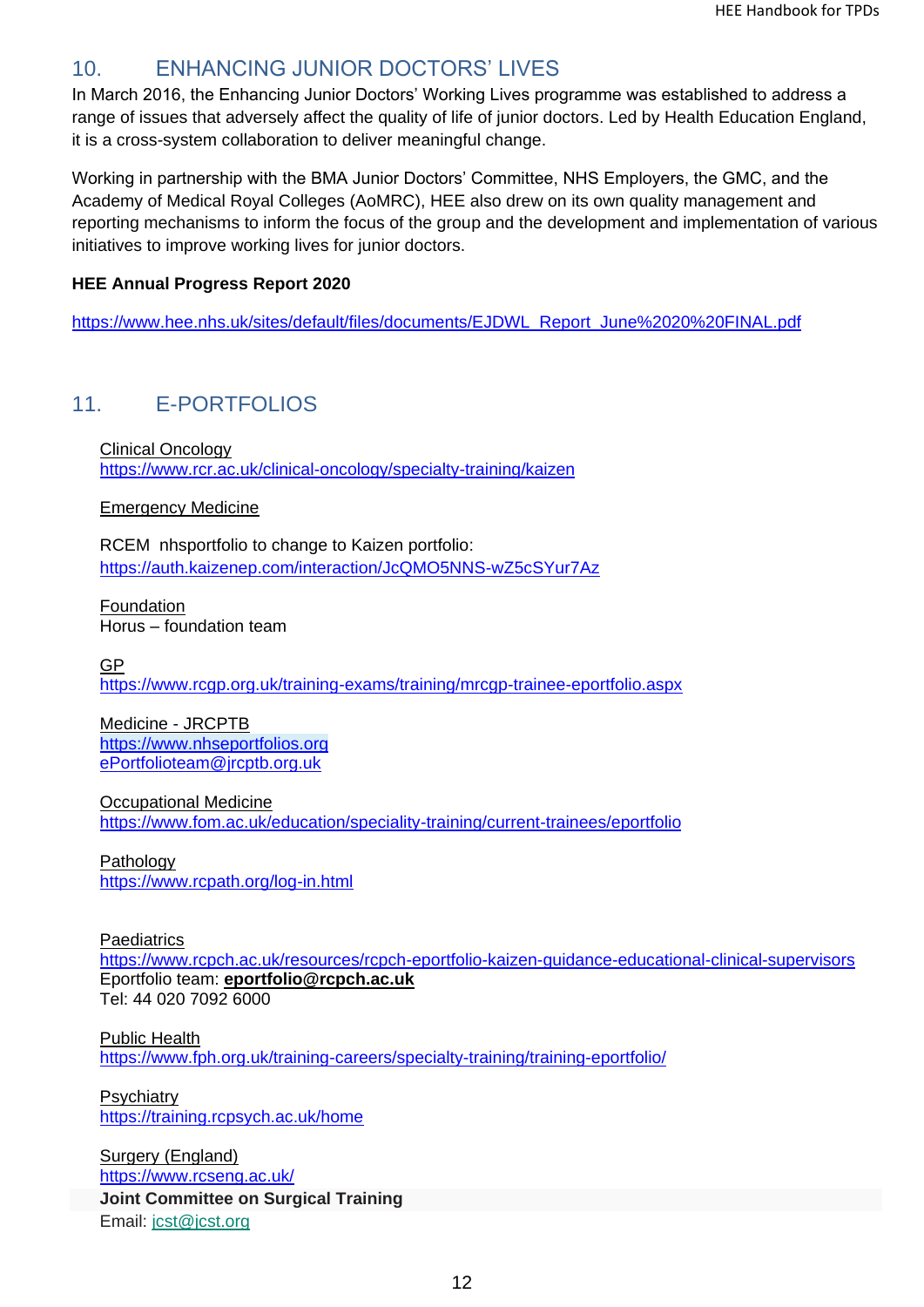## 12. EVENT MANAGEMENT SYSTEMS (EMS)

This is the system that is used to track who has booked onto an event, such as a regional training day. This system should send people an automated confirmation email once you have signed up for an event, and will also send them reminders as the event gets closer. Regional Training Day sign up links are posted on the websites KSS<https://kss.hee.nhs.uk/events/> and London<https://london.hee.nhs.uk/calendar4>

## Who has access to EMS?

Events bookers within HET have editing rights to EMS and can book and edit events as required.

Faculty teams within HET and Medical Education Managers will be provided read only access so that they can support the monitoring of registration and attendance between reporting and also review numbers attending for venues purposes.

Information for Trainees on PSP on how to book an event, such as a training day, ARCP

<https://lasepgmdesupport.hee.nhs.uk/support/solutions/7000006222>

## 13.EXPENSES

Relocation expenses for trainee [https://www.lpmde.ac.uk/training-programme/training-matters/relocation-and-excess-travel](https://www.lpmde.ac.uk/training-programme/training-matters/relocation-and-excess-travel-claims/relocation)[claims/relocation](https://www.lpmde.ac.uk/training-programme/training-matters/relocation-and-excess-travel-claims/relocation)

<https://lasepgmdesupport.hee.nhs.uk/support/solutions/7000014646>

## 14.EXTERNAL ADVISOR (EA) - Medicine

External Advisors (EAs) assist [Deaneries](https://www.jrcptb.org.uk/glossary/9#Deaneries) with the quality management of Local Education Providers (LEPs), when invited as part of Deanery led teams, to sample visit Local Education Providers and sit on Deaneries Annual Record of Competency Progression [\(ARCP\)](https://www.jrcptb.org.uk/glossary/9#ARCP) panels. The Colleges provide External Advisors for Penultimate Year Assessments to also review the progress of individual trainees.

#### External Advisor's handbook - JRCPTB

[https://www.jrcptb.org.uk/sites/default/files/External%20Advisors%20Handbook%20FINAL%2006.07.18\\_0.](https://www.jrcptb.org.uk/sites/default/files/External%20Advisors%20Handbook%20FINAL%2006.07.18_0.pdf) [pdf](https://www.jrcptb.org.uk/sites/default/files/External%20Advisors%20Handbook%20FINAL%2006.07.18_0.pdf)

## 15.GMC TRAINEE SURVEY

HET's involvement with the GMC Survey involves running several reports on TIS prior to the Survey becoming live to make sure that:

- all trainees are correctly placed onto TIS and have the correct year of training
- all trainees' detail are up to date

#### PSP FAQ link for trainees on GMC Survey: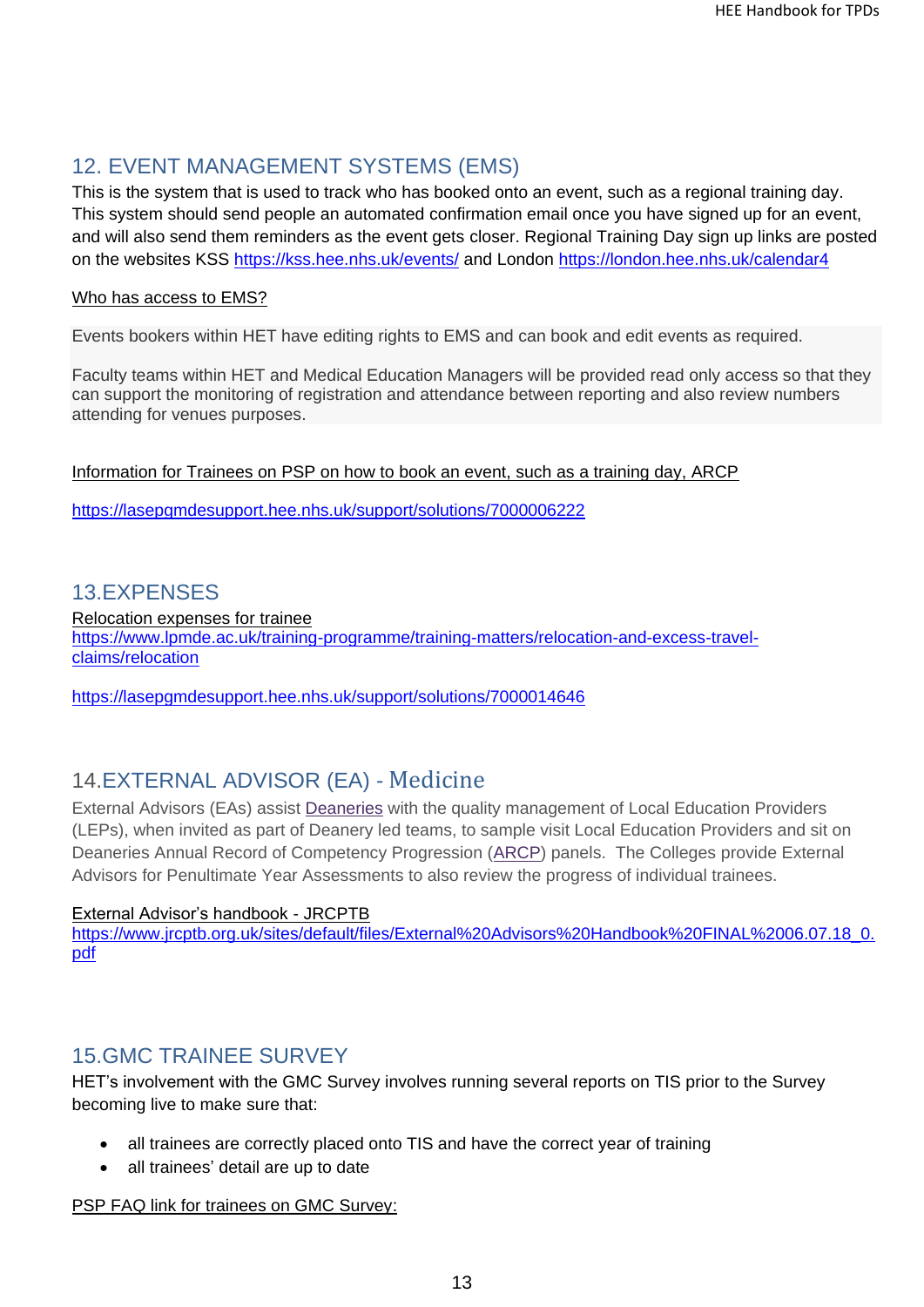<https://lasepgmdesupport.hee.nhs.uk/support/solutions/7000006999>

GMC link:

<https://www.gmc-uk.org/education/how-we-quality-assure/national-training-surveys>

## 16.INTER DEANERY TRANSFERS (IDTs)

## **Windows**

There are two IDT windows per year: February and August which are advertised on <https://specialtytraining.hee.nhs.uk/nationalIDT>

## **How trainees access the application form**

<https://lasepgmdesupport.hee.nhs.uk/support/solutions/7000006974>

## **Process for TPDs**

The Specialty Officer will ask TPDs to confirm if they are able to accommodate any incoming IDTs into their training programme and identify posts with them. The HoS will sign off a spreadsheet for all four regions once the TPDs have submitted information. Once the national IDT team have processed the applications HET will be sent spreadsheets with details who has been approved and the specialty officer will liaise with the TPDs regarding start dates and placement.

TPDs **must not** discuss specific posts with any IDT applicant wishing to apply into London and KSS as this can lead to misunderstandings and complaints. Trainees have to fill in a form and submit evidence via LASESupport portal.

## 17.INTER-FOUNDATION SCHOOL TRANSFER (IFSTs)

The UKFPO has introduced a new Inter-Foundation School Transfer (IFST) process for 2019/2020. This will be a centralised process for F1s who are currently part of a 2-year Foundation Programme, but require to move to another location for F2 or prior to commencing F1. The process has been designed to support transfers across Schools in cases where individual circumstances have changed since initial allocation or application. More details can be found on the [UKFPO website.](https://foundationprogramme.nhs.uk/resources/2-year-foundation-programme-documents/) There are certain criteria that must be met for an IFST. Transfers will only be allowed if circumstances have changed.

<https://foundationprogramme.nhs.uk/faqs/stand-alone-faqs-ifst/>

## <span id="page-13-0"></span>18.LASE SUPPORT PORTAL

TPDs send through enquires through to the specialty mail boxes. Otherwise, trainees and Trusts send through enquiries through to the PGMDE Support Portal via[:https://lasepgmdesupport.hee.nhs.uk/support/home](https://lasepgmdesupport.hee.nhs.uk/support/home)

#### **The support portal is divided into two sections:**

- FAQs and query submission for trainees, trainers and trusts in the HEE London and KSS regions
- FAQs and query submission for any applicant, panel member or referee relating to recruitment activity supported by the London and KSS Recruitment team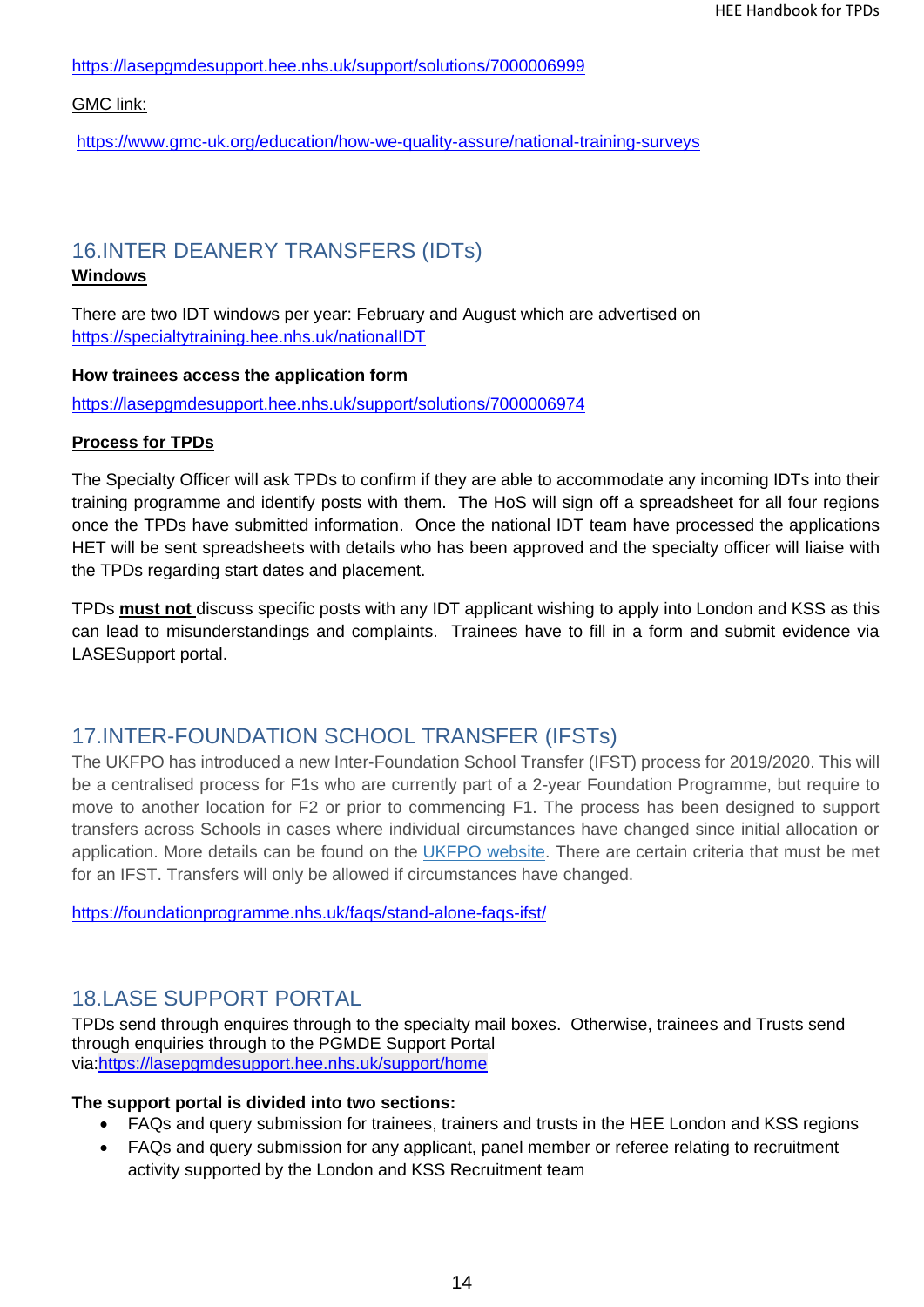## 19.LEAD EMPLOYERS

There are very few Lead Employers now in HET. Palliative Medicine has St Helen's and Knowsley as a Lead Employer- <http://www.sthk.nhs.uk/workwithus/lead-employer-service>

The Lead Employer model provides the services for trainee, for example: Human Resources (maternity leave, pay); Health, Work and Wellbeing; Payroll; Safeguarding. HET holds meetings with the LP, TPDs and the Quality, Patient Safety and Commissioning Team.

The contract for LPs is managed by the Quality, Patient Safety & Commissioning Team in HET London.

## **20.**LESS THAN FULL TIME TRAINING

Health Education England, London and KSS is committed to helping doctors reach their full potential and to helping those with child-caring or other responsibilities, or health problems, to continue training. LTFT trainees must meet the same requirements in specialty and general practice training as full-time trainees. The only difference is the possibility of limiting participation of medical activities due to the number of hours worked per week .HEE fully endorse the principles set out in the Gold Guide. .Essentially, LTFT and fulltime trainees follow the same curriculum and will have the same requirements for completion of training.

Trainees need to give the trust 16 weeks' notice and complete a LTFT form when they wish to go LTFT or change their LTFT status. Trainees can find information via:

<https://lasepgmdesupport.hee.nhs.uk/support/solutions/7000006974>

#### **GMC guidance link:**

[https://www.gmc-uk.org/-](https://www.gmc-uk.org/-/media/documents/Less_than_full_time_training_position_statement_Nov_17.pdf_72374278.pdf) [/media/documents/Less\\_than\\_full\\_time\\_training\\_position\\_statement\\_Nov\\_17.pdf\\_72374278.pdf](https://www.gmc-uk.org/-/media/documents/Less_than_full_time_training_position_statement_Nov_17.pdf_72374278.pdf)

Application Process Step-by-Step:

1. Trainee to discuss intention to work LTFT with Training Programme Director/GP Scheme Manager/Foundation School Manager. They should try to do this as early as possible. Category 1 applications must give 16 week's notice to apply to train LTFT. Category 2 applications must give 6 months' notice to apply to train LTFT.

2. Complete and submit LTFT application form which is available via the PGMDE Support Portal. Forms must be submitted as early as possible, no later than 16 weeks before starting their placement.

3. Eligibility will be assessed, and trainee notified of the outcome: Category 1 LTFT applications will be responded to within 10 working days. Category 2 applications should be responded to within 30 working days.

4. If approved under Category 1 no further action is required. We will assume trainees wish to continue training LTFT at the same WTE (whole time equivalent) until we are told otherwise. Trainees need only submit a new application if they wish to change their working hours or return to full-time work. Category 2 staff are only approved for a 12-month period after which must apply for an extension. If not eligible and wish to appeal the decision, trainees should meet with Head of School or Foundation programme director.

5. LTFT Category 3 (where trainees can choose to train LTFT as a personal choice which is not subject to any judgement and is only limited by service considerations) is currently being offered to all specialties except foundation.

O&G, Paediatrics and Emergency Medicine can apply as per the previous model.

All other specialties except Foundation are currently able to apply to work at 80% for 4-6 months (fitting in with rotation dates). In July 2022 Foundation trainees will be eligible to apply, and all other specialties will be able to take advantage of the full model.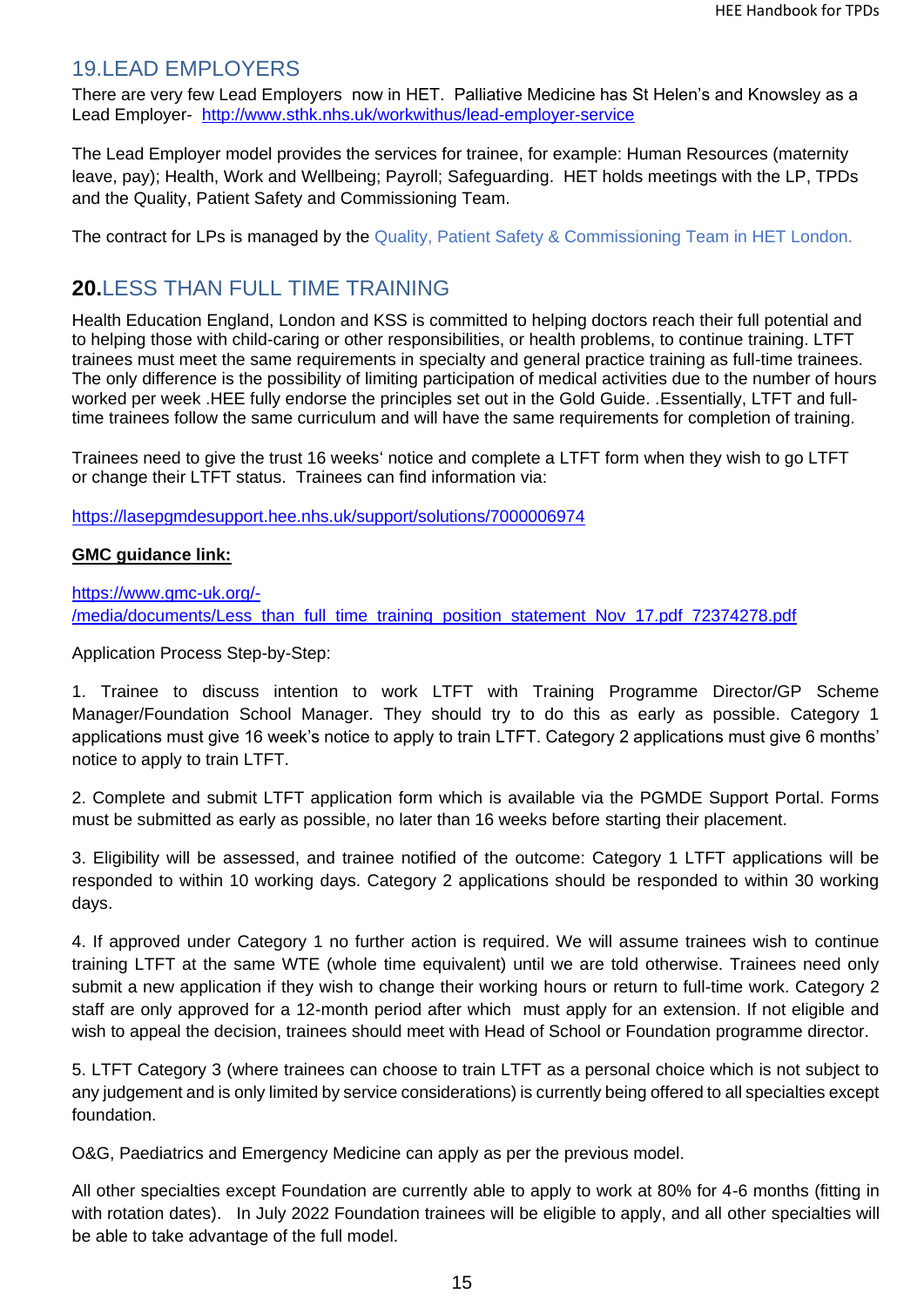## 21.Managing Rotations/Programmes

There are many elements to be aware of when planning your rotations - both for short, medium and long term planning. These include:

- Post management know your posts, how many you have, how to utilise these to manage your trainees training pathways. If possible use a grid that shows the National Post Numbers (NPNs) that the HET team and Trusts use to identify posts.
- Recruitment and Inter-Deanery Transfers knowing your post numbers helps you to accurately assess numbers for recruitment and if any IDTs can be accommodated.
- **Deferrals**
- Academic trainees
- Less than full time
- Out of Programme
- Parental leavers
- Period of Grace
- Acting up
- Trainees in difficulty

It is important to work with your specialty officer and team closely to achieve the best management of programmes.

## 22.MEDICAL TRAINING INITIATIVE (MTI)

The Medical Training Initiative (MTI) is a national scheme that allows trainee doctors from outside the UK/EU/EEA to undertake up to 24 months of training and development in NHS services before returning to their home countries. The scheme is aimed at doctors from the Lower Income and Lower Middle-Income Countries as defined by the World Bank. The Academy of Medical Royal Colleges oversee the MTI scheme and are responsible for sponsoring doctors for their Tier 5 (Government Authorised Exchange) visa.

The HEE and Academy of Medical Royal Colleges' [National Standards for the administration and delivery](https://www.aomrc.org.uk/wp-content/uploads/2018/02/MTI-Standards-Final-February-2018.pdf)  [of the MTI scheme](https://www.aomrc.org.uk/wp-content/uploads/2018/02/MTI-Standards-Final-February-2018.pdf) outlines the overarching minimum standards for the MTI scheme. The role of HEE is to approve MTI applications to ensure that the posts do not disadvantage UK trainees nor adversely affect the training of existing trainees in the training location and provides sufficient educational and training content.

Applications for the London and KSS regions should be submitted to mti. lase @hee.nhs.uk in the first instance and the team will process the approval.

Further information regarding the MTI scheme can be found on the following sites:

- **[Academy of Medical Royal Colleges -](https://www.aomrc.org.uk/medical-training-initiative/) MTI Scheme** <https://www.aomrc.org.uk/medical-training-initiative/>
- **[Medical Royal Colleges participating in the Medical Training Initiative](https://www.aomrc.org.uk/medical-training-initiative/medical-royal-colleges-participating-in-mti/)** <https://www.aomrc.org.uk/medical-training-initiative/medical-royal-colleges-participating-in-mti/>

## <span id="page-15-0"></span>23.MENTORING FOR EDUCATIONAL SUPERVISORS

Information here: [https://www.hee.nhs.uk/our-work/medicines-optimisation/supporting](https://www.hee.nhs.uk/our-work/medicines-optimisation/supporting-educators-learners)[educators-learners](https://www.hee.nhs.uk/our-work/medicines-optimisation/supporting-educators-learners)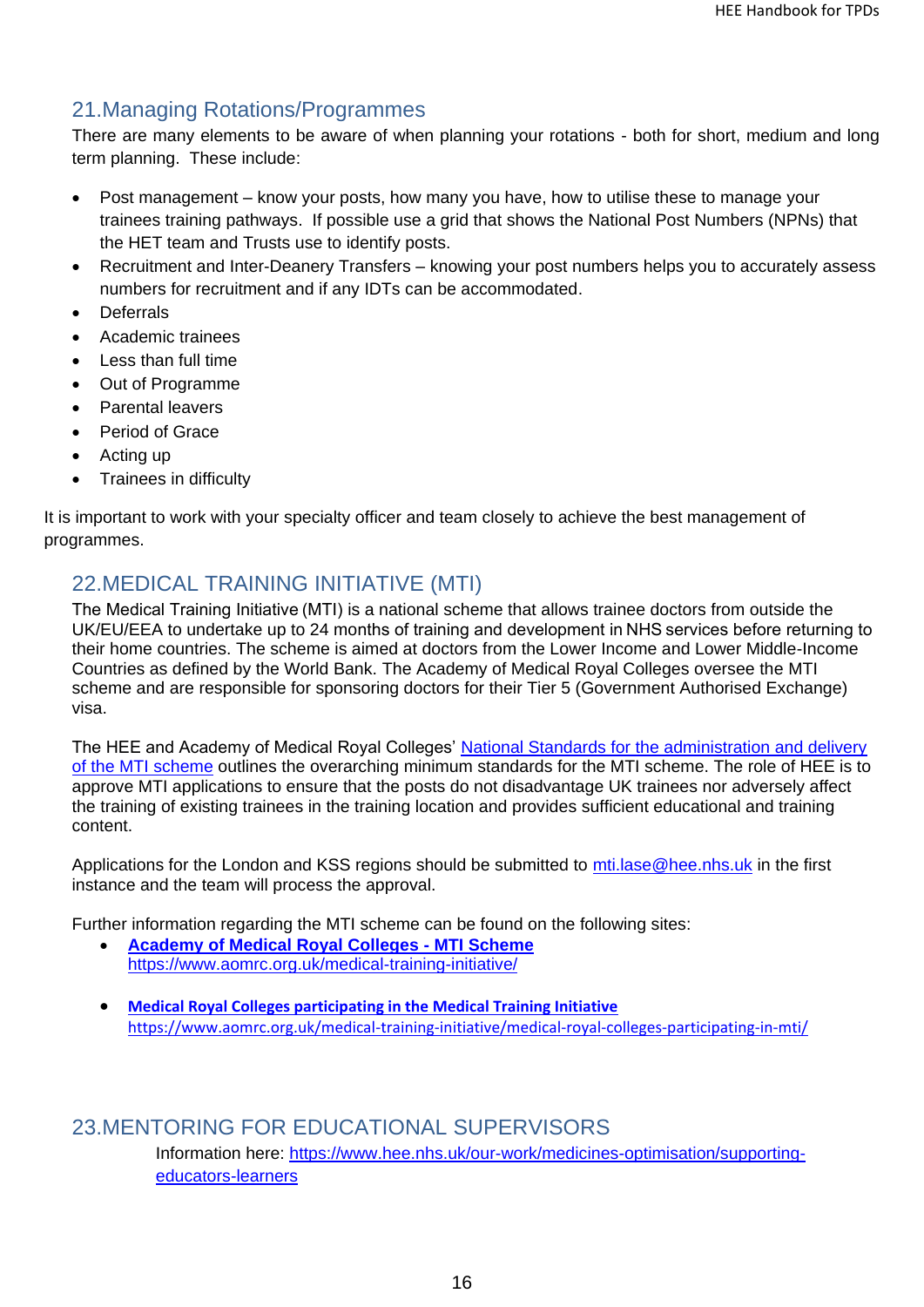## 24.PENULTIMATE YEAR REVIEW (PYR) - Medicine – Replaces PYAs

PYAs were suspended during the COVID-19 pandemic, as requested by the four Statutory Education Bodies (SEBs) and supported by the JRCPTB and GMC. The purpose of the suspension was to free up as much administrative and clinical time as possible, given the vital contribution of trainees and educators in the physicianly specialties in dealing with the coronavirus outbreak.

The original purpose of the Penultimate Year Assessments (PYAs) for trainees who were 12-18 months away from their CCT was to identify any outstanding competencies they needed to achieve before their final ARCP.

**Penultimate Year Reviews of GIM training – from the JRCPTB Website:** 

<https://www.jrcptb.org.uk/specialties/general-internal-medicine-gim>

Penultimate Year Assessments (PYAs) were suspended by the Statutory Education Bodies (SEBs) of England, Scotland, Wales and Northern Ireland in response to the COVID-19 pandemic.

The JRCPTB recognises that it is critically important that trainees approaching their final year of training know what they need to do to complete their training by their planned date of [CCT.](https://www.jrcptb.org.uk/glossary/9#CCT) The Training Program Directors (TPDs) and trainee members of the GIM SAC propose that this be achieved by implementing a more structured approach to the assessment of GIM training at trainees' penultimate ARCPs, which should also help to reduce undesirable variation in process and outcomes for trainees in different regions. This structured approach will be termed a '**Penultimate Year Review' (PYR).**

To support PYRs in GIM, the GIM SAC have developed the following forms to allow trainees to document their GIM training and experience in a standardised manner, which should help those assessing GIM training on penultimate [ARCP](https://www.jrcptb.org.uk/glossary/9#ARCP) panels to make consistent assessments. Where [Deaneries](https://www.jrcptb.org.uk/glossary/9#Deaneries) already have well-developed mechanisms for allowing trainees to provide the necessary information in a structured way, use of these newly developed forms is not mandatory (use will be at the discretion of the local GIM [TPD\)](https://www.jrcptb.org.uk/glossary/9#TPD).

## 25.PERIOD OF GRACE (POG)

Period of Grace enables doctors who have completed training and not yet obtained a consultant post to continue in the Specialty Registrar grade contract for a time limited period whilst they find employment. The standard POG is six calendar months following the date of the CCT/CESR (CP). The doctor is no long considered to be in training but in a post for the purposes of service.

PG is not available on General Practice Training Programmes.

Information for trainees - FAQs: [HERE](https://lasepgmdesupport.hee.nhs.uk/support/solutions/folders/7000009263)

## 26.PROFESSIONAL SUPPORT UNIT (PSU) *[Refer to Case Management and Trainees in Difficulty](#page-8-0) section.*

## 27.RECRUITMENT

The London and KSS Recruitment team obtain details of vacancies from the specialty officers who will have liaised with TPDs.

Information on Recruitment

Can be found on:<https://london.hee.nhs.uk/recruitment>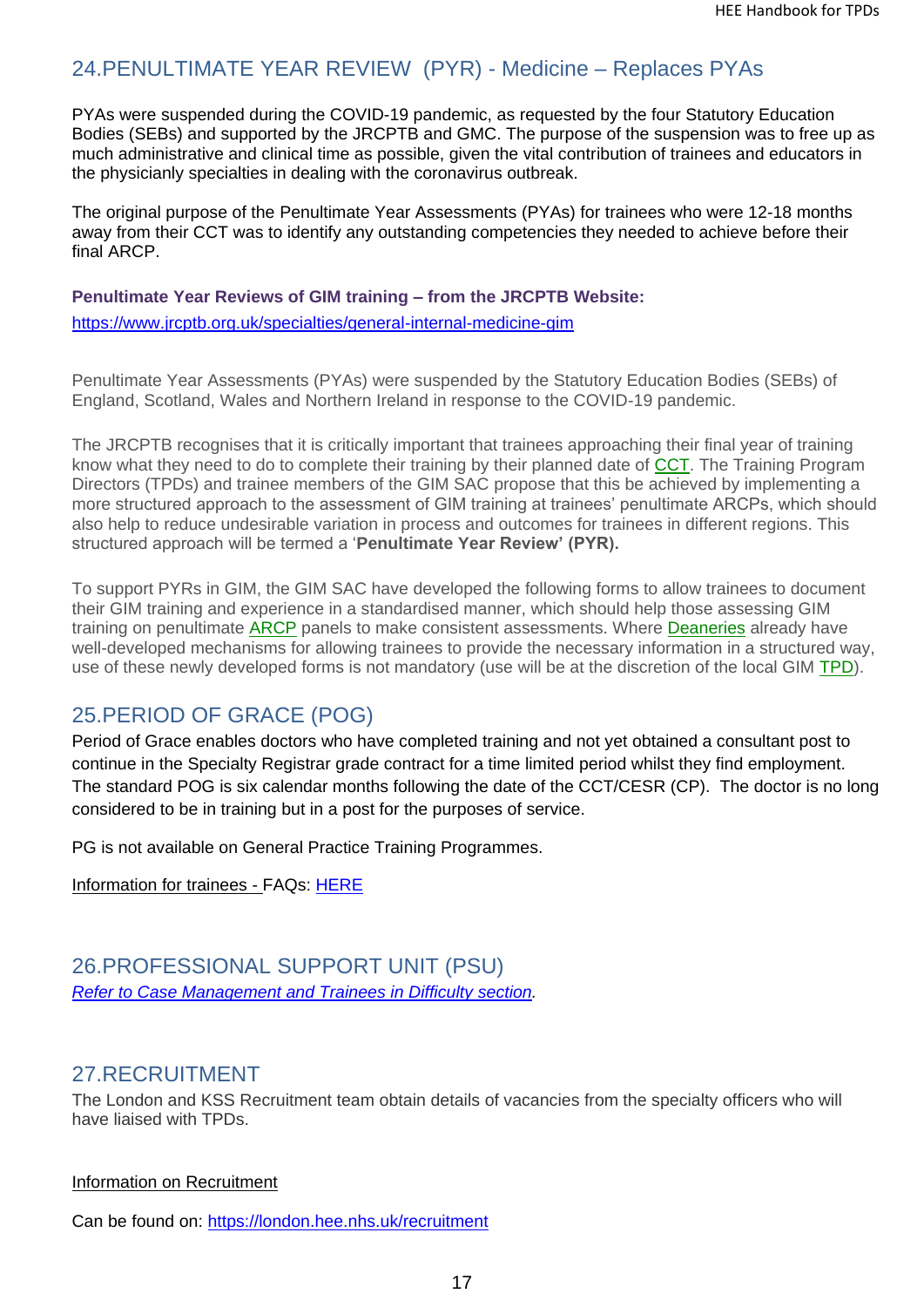Dental:<https://london.hee.nhs.uk/recruitment/dental-recruitment> Medical Foundation:<https://london.hee.nhs.uk/recruitment/medical-foundation> Academic:<https://london.hee.nhs.uk/recruitment/academic-recruitment> Medical Specialties:<https://london.hee.nhs.uk/recruitment/medical-specialties-0> Core Surgery:<https://london.hee.nhs.uk/medical-specialties/core-surgery> General Practice:<https://gprecruitment.hee.nhs.uk/>

General recruitment information on

PS[Phttps://lasepgmdesupport.hee.nhs.uk/support/solutions/7000004286](https://lasepgmdesupport.hee.nhs.uk/support/solutions/7000004286)

#### Enquiries – where to direct them

Applicant enquiries are made via - [http://lasepgmdesupport.hee.nhs.uk](http://lasepgmdesupport.hee.nhs.uk/)

Panel Member enquiries - can come in either via PSP or [medicalrecruitment.lase@hee.nhs.uk.](mailto:medicalrecruitment.lase@hee.nhs.uk)

## Recruitment Support and Processes

LaSE provides a number of recruitment services and support for applicants. These include:

- [Applicant support and enquiries](https://london.hee.nhs.uk/recruitment/applicant-support-and-enquiries)
- [How to apply](https://london.hee.nhs.uk/recruitment/how-apply)
- **[Expenses](https://london.hee.nhs.uk/recruitment/expenses)**

## 28.RETURN TO CLINICAL PRACTICE AND SuppoRTT

Trainees who have been out of training for a while, ie due to maternity leave can access SuppoRTT (Supported Return to Training). This was originally managed by PSU but is now managed by HET.

The London & Kent, Surrey and Sussex Supported Return to Training (SuppoRTT) programme aims to support all trainees to safely and confidently return to training after a sustained period of absence. The programme applies to all trainees absent for 3 months or more, regardless of the reason. Those absent for a shorter period may also opt in. Returning trainees are eligible for courses that are not covered by the usual study leave. They are able to claim for funding for supernumerary sessions. Each school within HET and Trust have SRTT champions that are useful as a first point of contact

**SuppoRTT:** <https://www.hee.nhs.uk/our-work/supporting-doctors-returning-training-after-time-out>

Trainees will be required to complete the 3 following forms with their ES:

#### • **[CLICK HERE to complete the Pre-absence Form](https://healtheducationyh.onlinesurveys.ac.uk/supportt-preabsence-form2)**

Before starting a period of planned absence of 3 months or more, all trainees should meet with their Educational Supervisor (ES) and complete a Pre-absence Form.

#### • **[CLICK HERE to complete the Pre-absence Form](https://healtheducationyh.onlinesurveys.ac.uk/supportt-preabsence-form2)**

Before starting a period of planned absence of 3 months or more, all trainees should meet with their Educational Supervisor (ES) and complete a Pre-absence Form.

## • **[CLICK HERE to complete the Follow-up Form](https://healtheducationyh.onlinesurveys.ac.uk/supportt-rtw-form2)**

All trainees should meet with their Educational Supervisor (ES) as soon as possible after returning to work and complete a Follow-up Form.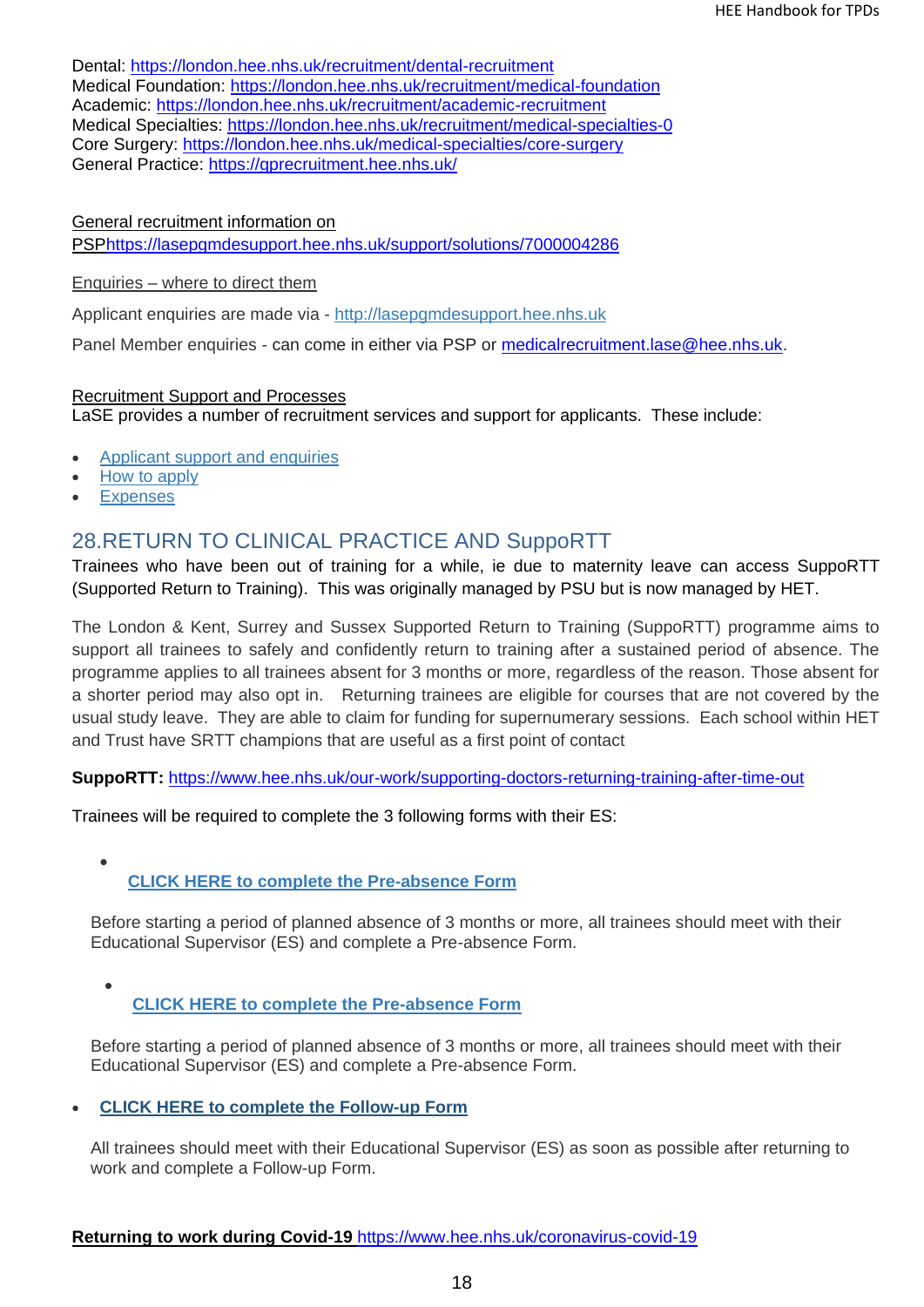#### **British Medical Association link on Return to Clinical Practice**

[https://www.bma.org.uk/advice-and-support/career-progression/applying-for-a-job/returning-to-clinical](https://www.bma.org.uk/advice-and-support/career-progression/applying-for-a-job/returning-to-clinical-practice-after-absence)[practice-after-absence](https://www.bma.org.uk/advice-and-support/career-progression/applying-for-a-job/returning-to-clinical-practice-after-absence)

## 29.REVALIDATION

For trainee doctors, the five-year revalidation cycle will start at the point of full registration with a license to practice, which usually occurs at the start of Foundation Year Two (F2).

The GMC have set revalidation dates for approximately 60 days after expected CCT date. For those whose training programme lasts less than five years, as in General Practice, their first revalidation will take place at CCT. The designated body for trainees will be the Local Education and Training Board (LETB), and the Responsible Officer (RO) are : Dr Gary Wares (Postgraduate Dean for North London); Dr Sanjiv Ahluwalia (Regional Postgraduate Dean for London ); Dr Geeta Menon (Postgraduate Dean for South London); Prof Graeme Dewhurst (KSS). <https://london.hee.nhs.uk/%3Cfront%3E/about-us/meet-deans>

They will base their recommendations for revalidation on information supplied for the Annual Review of Competence Progression (ARCP).

HET Officers and OMs are responsible on behalf of the ROs have three options in making a recommendation. These are, in summary:

- 1. Recommendation to revalidate
- 2. Deferral request
- 3. Notification of non-engagement

In order to incorporate [revalidation,](http://www.gmc-uk.org/doctors/revalidation.asp) the Annual Review of Competence Progression (ARCP) has been enhanced by developing the existing documents. The Form R part B, Educational Supervisor's report and ARCP Outcome form include sections relevant to revalidation. The ARCP panel will determine whether or not there are any causes for concern, and the chair of the panel will relay this to the Responsible Officer via the ARCP Outcome Form. This will happen annually, although revalidation itself is on a five-year cycle.

#### **GMC guidance:**

<https://www.gmc-uk.org/registration-and-licensing/managing-your-registration/revalidation>

## <span id="page-18-0"></span>30.ROTATIONS

HET has to adhere to the NHS Code of Practice rules and therefore has strict deadlines to meet. These deadlines are now part of the Junior Doctors Contract Terms and Conditions.

#### **Code of Practice document**

[https://www.nhsemployers.org/your-workforce/recruit/national-medical-recruitment/code-of-practice](https://www.nhsemployers.org/your-workforce/recruit/national-medical-recruitment/code-of-practice-provision-of-information-for-postgraduate-medical-training)[provision-of-information-for-postgraduate-medical-training](https://www.nhsemployers.org/your-workforce/recruit/national-medical-recruitment/code-of-practice-provision-of-information-for-postgraduate-medical-training)

Key points in the 2018 version which HET must comply with are:

• Provide information to employers (at least 12 weeks before the trainee is due to start in post. The employer can then ensure that relevant information is sent to the trainee. This will include providing a generic rota at 8 weeks and the duty roster at least 6 weeks in advance of the trainee starting in post.

#### **Role of the TPD**

- TPDs will be informed by the Specialty Officer of when they need to submit rotation grids. Should any delay be anticipated, the TPD will need to inform the Specialty Officer of the reasons.
- When submitting the grid the TPD will need to account for all trainees, including LTFT, academic trainees' placements, maternity leavers and those on sick leave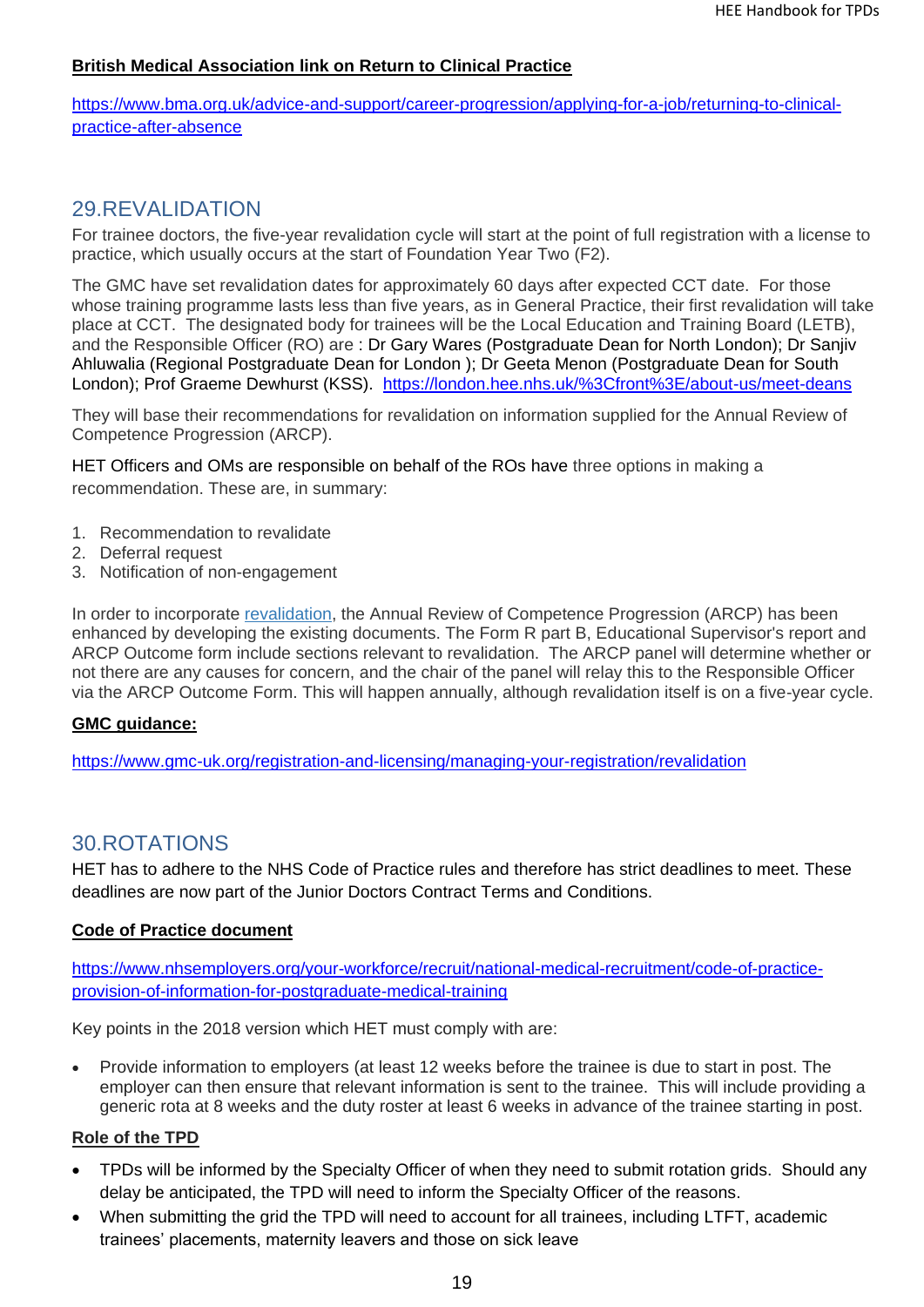- TPD will respond to HET's queries if there is any further information required, ie if there is perceived to have been an overfill of posts or if there is a vacant whether this needs to be filled by the trust and for how long.
- TPD will inform HET if there are any last-minute changes to the rotation grid.

## **Rotation Change Request form**

Should there be any changes once the 12-week CoP deadline has passed the Rotation Change Request form will need to be completed by the TPD. The form is available here:

<https://lasepgmdesupport.hee.nhs.uk/support/home?trainer>

This form should be completed for every change made to a trainee placement once the 12-week CoP deadline has passed. A change constitutes any amendment to a trainee placement which will result in a trust needing to make changes to a work schedule and/or the contract.

Please note that HoS approval needs to be sought prior to TPDs submitting the change form. HoS will only approve changes after the 12-week deadline on exceptional grounds, to ensure breaches to the CoP are minimised.

## **PSP FAQs for trainees on rotations:**

<https://lasepgmdesupport.hee.nhs.uk/support/solutions/folders/7000009270>

<https://lasepgmdesupport.hee.nhs.uk/support/home?trainer>

## 31.SHIELDING

Guidelines for those health professionals who are shielding and proxy-shielding are currently changing. Below are a slection of resources, articles and links to PSU courses to inform and uopdate. Resources will be updated regularly so please keep linking to this page for updates

[https://london.hee.nhs.uk/covid-19-hub/online-well-being-resources/information-shielding-proxy-shielding](https://london.hee.nhs.uk/covid-19-hub/online-well-being-resources/information-shielding-proxy-shielding-trainees)[trainees](https://london.hee.nhs.uk/covid-19-hub/online-well-being-resources/information-shielding-proxy-shielding-trainees)

## 32.SPECIALTY SCHOOLS

| <b>School</b>                    | <b>Specialty</b>                                               |
|----------------------------------|----------------------------------------------------------------|
| Anaesthesia: London              | https://london.hee.nhs.uk/specialty-schools/anaesthesia        |
| Anaesthesia: KSS                 | https://kss.hee.nhs.uk/anae/                                   |
| <b>Clinical Oncology London</b>  | https://london.hee.nhs.uk/specialty-schools/clinical-oncology  |
| <b>Clinical Radiology London</b> | https://london.hee.nhs.uk/specialty-schools/clinical-radiology |
| <b>Clinical Radiology KSS</b>    | https://kss.hee.nhs.uk/clinrad/                                |
| Dental London                    | https://london.hee.nhs.uk/dental                               |
| <b>Dental KSS</b>                | https://kss.hee.nhs.uk/training/dental/                        |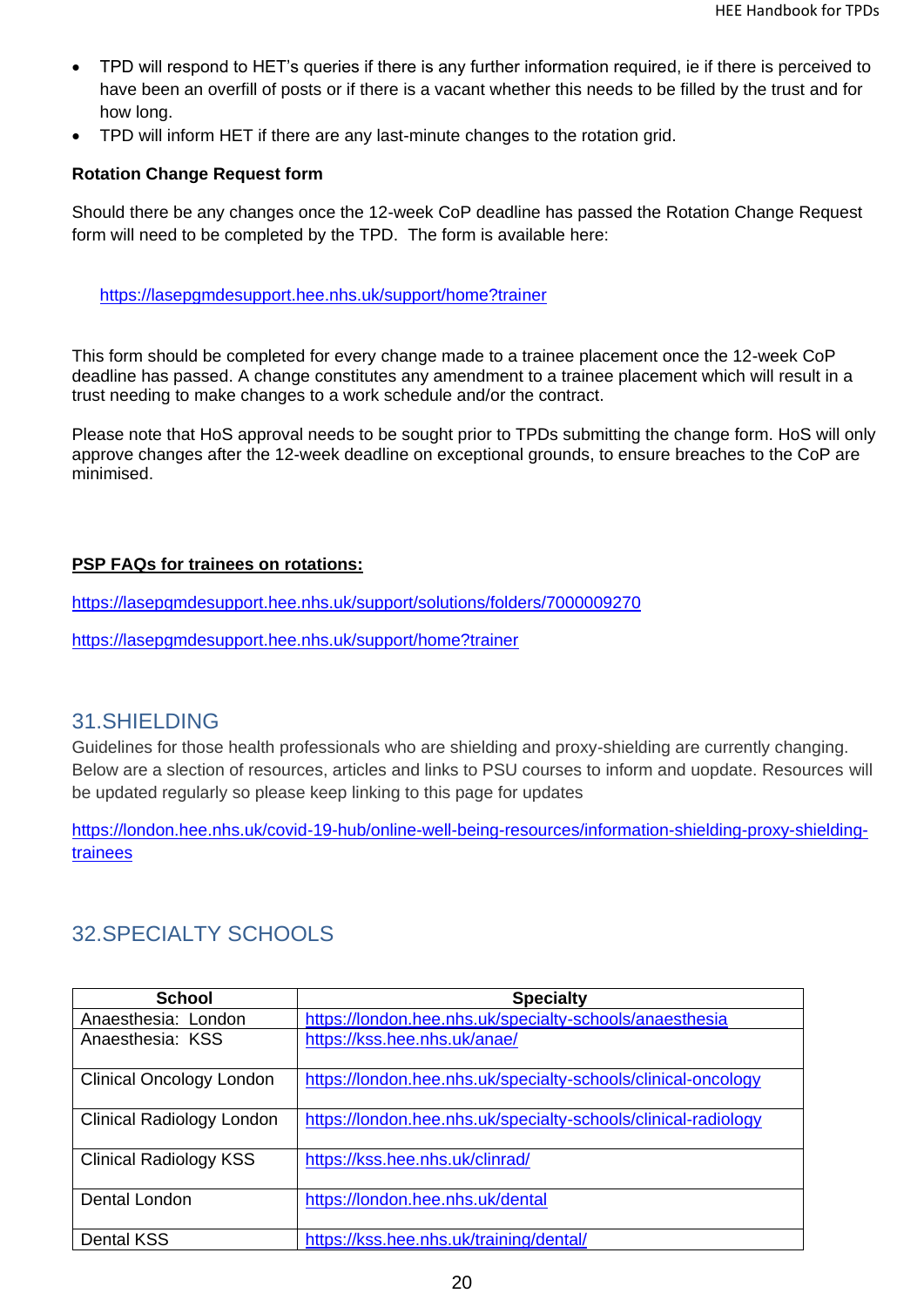| <b>Emergency Medicine</b><br>London         | https://london.hee.nhs.uk/specialty-schools/emergency-medicine                   |
|---------------------------------------------|----------------------------------------------------------------------------------|
| <b>Emergency Medicine KSS</b>               | https://kss.hee.nhs.uk/em/                                                       |
| <b>Foundation London</b>                    | https://london.hee.nhs.uk/medical-training/foundation                            |
| <b>Foundation KSS</b>                       | https://kss.hee.nhs.uk/foundation/                                               |
| <b>General Practice London</b>              | https://london.hee.nhs.uk/qp                                                     |
| <b>General Practice KSS</b>                 | https://kss.hee.nhs.uk/primary-care/                                             |
| Medicine London                             | https://london.hee.nhs.uk/specialty-schools/medicine-and-<br>medical-specialties |
| <b>Medicine KSS</b>                         | https://kss.hee.nhs.uk/medicine/                                                 |
| National School of<br>Occupational Medicine | https://london.hee.nhs.uk/specialty-schools/occupational-health                  |
| O&G London                                  | https://london.hee.nhs.uk/specialty-schools/obstetrics-and-<br>qynaecology       |
| <b>O&amp;G KSS</b>                          | https://kss.hee.nhs.uk/obs-gynae/                                                |
| Ophthalmology London                        | https://london.hee.nhs.uk/specialty-schools/ophthalmology                        |
| <b>Ophthalmology KSS</b>                    | https://kss.hee.nhs.uk/ophtha/                                                   |
| Pathology                                   | https://london.hee.nhs.uk/specialty-schools/pathology                            |
| <b>Paediatrics London</b>                   | https://london.hee.nhs.uk/specialty-schools/paediatrics                          |
| <b>Paediatrics KSS</b>                      | https://kss.hee.nhs.uk/paeds/                                                    |
| Psychiatry London                           | https://london.hee.nhs.uk/specialty-schools/psychiatry                           |
| <b>Psychiatry KSS</b>                       | https://kss.hee.nhs.uk/psych/                                                    |
|                                             |                                                                                  |
| <b>Public Health</b>                        | https://london.hee.nhs.uk/specialty-schools/public-health                        |
| Surgery London                              | https://london.hee.nhs.uk/specialty-schools/surgery                              |

## 33.SPECIALTY SCHOOL BOARD MEETINGS

These should be held twice a year. Lead by Heads of schools, TPDs are expected to attend. Details and invitations will be provided to you by your specialty teams.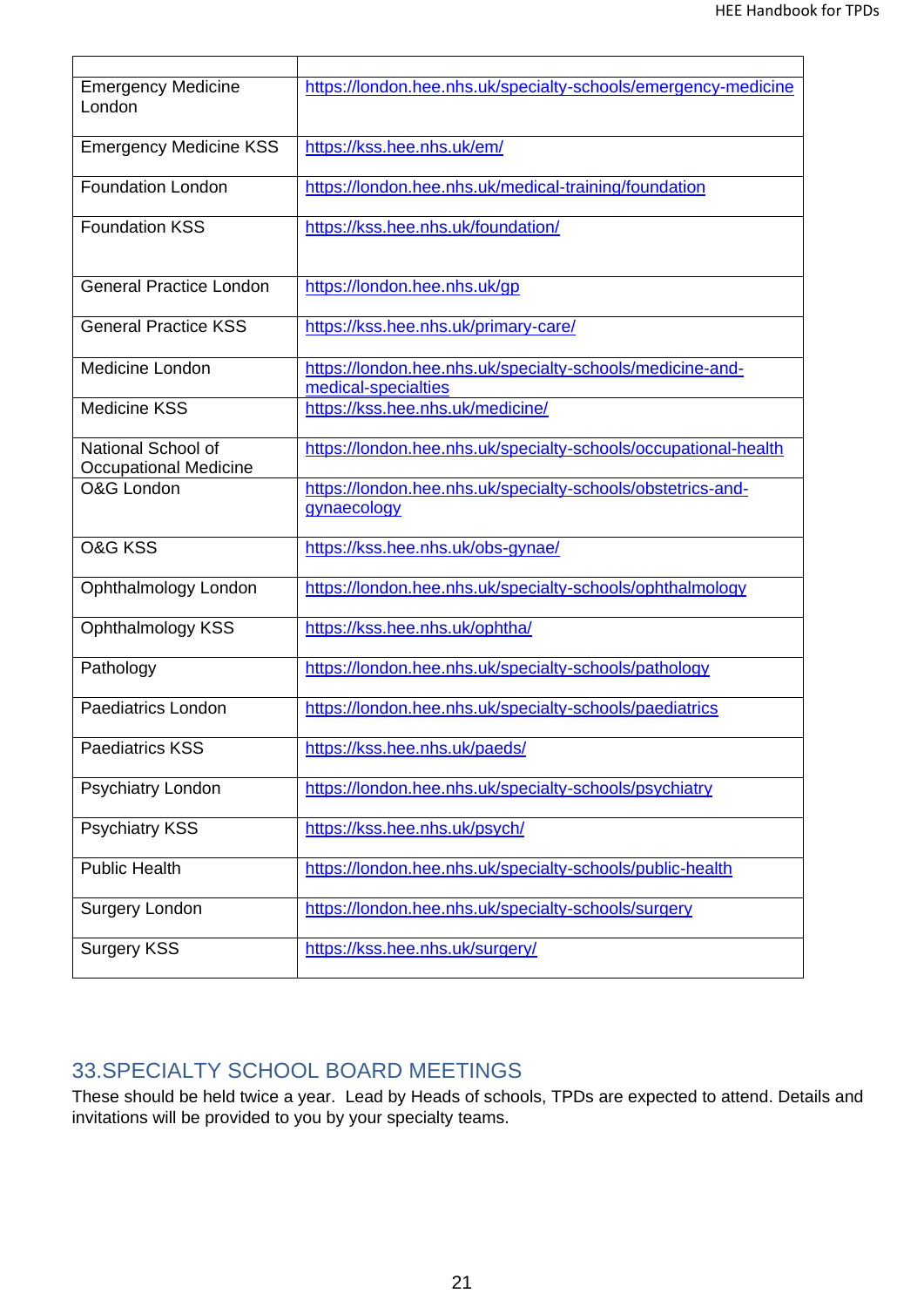## 34.STUDY LEAVE

The heads of schools and training programme directors will monitor and evaluate the range of funded educational activities undertaken by trainees, to ensure that it is fit for purpose, providing quality and value for money.

An overview detailing the HEE-wide approach to study leave is available below. This guidance document has been developed through consultation with trainees, their representative bodies, colleges, specialty advisory committees and faculties.

**An overview of the HEE approach document:**

**<https://www.hee.nhs.uk/sites/default/files/documents/Study%20leave%20guidance%20overview.pdf>**

#### **PGMDE Support Portal: FAQs on Study Leave**

<https://lasepgmdesupport.hee.nhs.uk/support/solutions/7000016490>

#### **HEE Study Budget Reforms**

<https://www.hee.nhs.uk/our-work/doctors-training/study-budget-reforms>

#### **BMA guidance**

[https://www.bma.org.uk/pay-and-contracts/leave/study-professional-and-special-leave/study-professional](https://www.bma.org.uk/pay-and-contracts/leave/study-professional-and-special-leave/study-professional-and-special-leave)[and-special-leave](https://www.bma.org.uk/pay-and-contracts/leave/study-professional-and-special-leave/study-professional-and-special-leave)

## 35.TIME OUT OF TRAINING (Out of Programme OOP)

Trainees are allowed one period of OOP per programme, and have to discuss their plans with their ES and TPD ahead of providing 6 months' notice of their OOP plans. They must submit an OOP form which is found via the PSP portal - [https://lasepgmdesupport.hee.nhs.uk/support/solutions/7000038225.](https://lasepgmdesupport.hee.nhs.uk/support/solutions/7000038225) Trainees should not take an OOP period in their first year on a training programme.

The form will then need to be signed by the HoS or in some specialties, for example Paediatrics a panel will be convened to review OOP applications within certain times in the year.

If trainees need to extend their OOP they must discuss this with their ES and TPD and submit another form for the extension.

The GMC have a legal duty to prospectively approve any training programme. OOPs taken place at unapproved sites require further approval from GMC once the OOP application has received our endorsement. If the OOP is at a GMC approved location, it requires no further approval. **The deanery is responsible for applying to the GMC if required.**

#### **Gold Guide (8th edition)**:

<https://www.copmed.org.uk/gold-guide-8th-edition/>

<https://london.hee.nhs.uk/medical-training/training-programme-director-resources-2>

#### **Types of OOP**

## OOPT (Out of Programme Training and Acting Up)

This is for clinical training which isn't part of your training programme. This will normally be a maximum of one year. In exceptional circumstances it can be up to two years. This can count towards the CCT.

OOPR (Out of ProgrammeResearch) - maximum is 3 years is allowed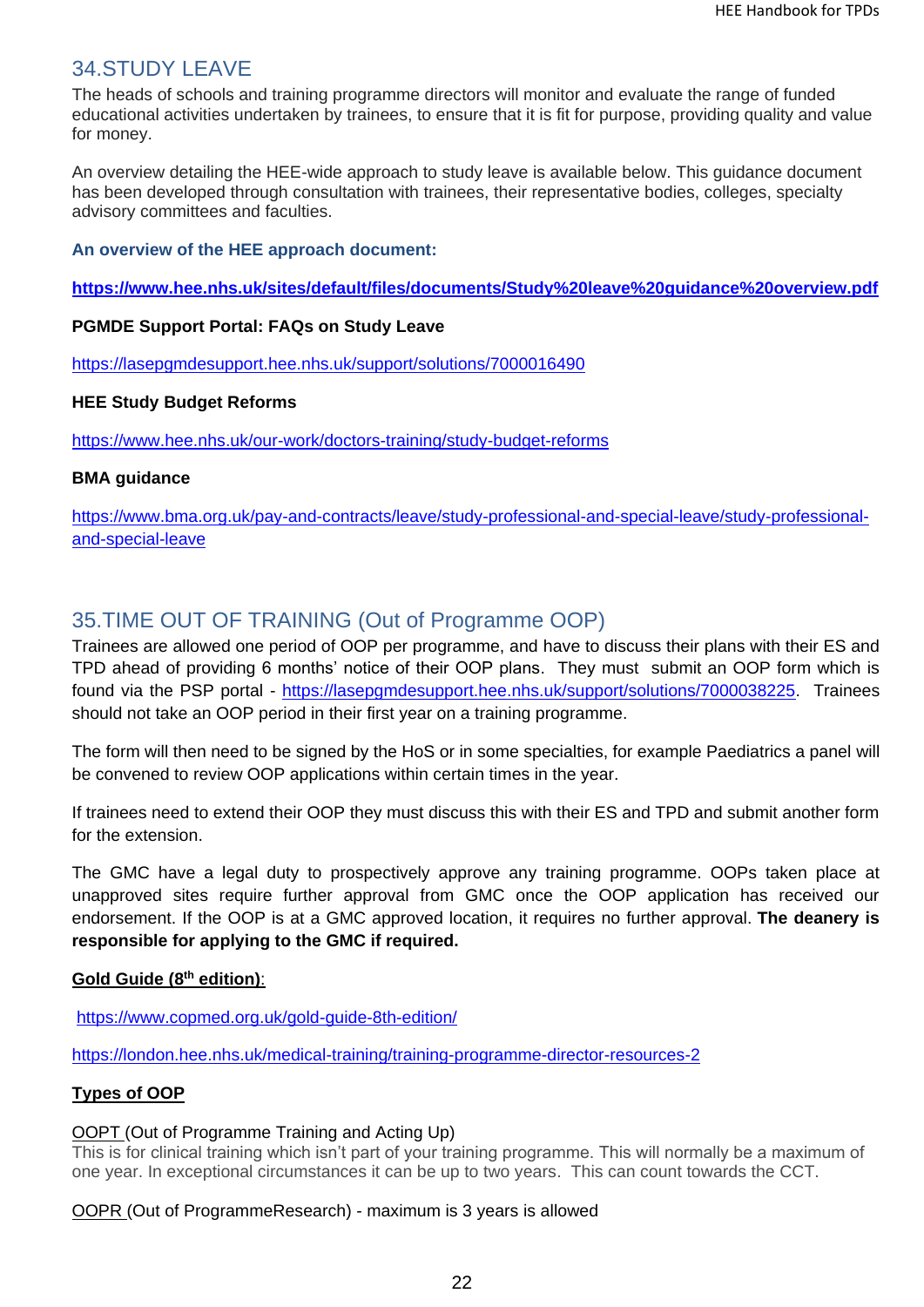OOPE (Out of Programme Experience) - The General Medical Council (GMC) advises that time and competences gained in Out of Programme Experience posts cannot be counted towards training and will therefore lead to an extension to your certification date. Time spent in a developing country\* will normally be treated as Out of Programme Experience (OOPE), which would not count as part of the CCT/CESR (CP). The Specialty Advisory Committees (SACs) will, however, consider a maximum of three months to count towards training if a satisfactory application for SAC support is submitted.

#### OOPC (Out of Programme Career Break) – used for example by trainees who have to care for a relative

OOPP (Out of Programme Pause) –allows trainees to step out of formal for a period of time – currently up to one year - and have any competencies gained whilst out of training assessed upon their return. This may allow trainees to minimise the impact on the time out of programme has on their CCT date. for trainees who want to do training in another posting (time can be counted towards CCT)

- OOP-P FAQs [HERE](https://lasepgmdesupport.hee.nhs.uk/support/solutions/7000038225)
- OOP-P initiation and scope of practice form [HERE](https://lasepgmdesupport.hee.nhs.uk/support/solutions/articles/7000051551-what-is-the-process-for-applying-for-and-returning-to-oopp-)

## **GMC guidance**

The GMC provides quidance for:

- [colleges/faculties](https://www.gmc-uk.org/education/standards-guidance-and-curricula/guidance/out-of-programme/information-for-colleges-and-faculties)
- [deanery/LETB administrators](https://www.gmc-uk.org/education/standards-guidance-and-curricula/guidance/out-of-programme/information-for-deanery-letb-administrators)
- [doctors in training](https://www.gmc-uk.org/education/standards-guidance-and-curricula/guidance/out-of-programme/out-of-programme-guidance-for-doctors-in-training)

Guidance to be read whilst applying for OOP [A Reference Guide for Postgraduate Specialty Training in](https://www.copmed.org.uk/gold-guide-7th-edition/the-gold-guide-7th-edition)  the UK – [The Gold Guide,](https://www.copmed.org.uk/gold-guide-7th-edition/the-gold-guide-7th-edition) which provides further out of programme guidance.

- [postgraduate deans](https://www.gmc-uk.org/education/standards-guidance-and-curricula/guidance/out-of-programme/information-for-postgraduate-deans)
- [training programme directors and educational supervisors](https://www.gmc-uk.org/education/standards-guidance-and-curricula/guidance/out-of-programme/information-for-educational-supervisors-and-training-programme-directors)

## 36.TRAINEE INFORMATION SYSTEM (TIS)

Trainee information system (TIS) programme is a national initiative to develop information systems for the management and administration of trainees.

We are investing considerable effort in new information systems to support the efficient management and administration of trainees.

## 37.VISAS FOR DOCTORS

UK Government site

<https://www.gov.uk/browse/visas-immigration>

<https://www.healthcareers.nhs.uk/explore-roles/doctors/information-overseas-doctors>

#### BMA guidance

[https://www.bma.org.uk/advice-and-support/international-doctors/studying-and-training-in-the-uk/training](https://www.bma.org.uk/advice-and-support/international-doctors/studying-and-training-in-the-uk/training-in-the-uk-and-your-visa)[in-the-uk-and-your-visa](https://www.bma.org.uk/advice-and-support/international-doctors/studying-and-training-in-the-uk/training-in-the-uk-and-your-visa)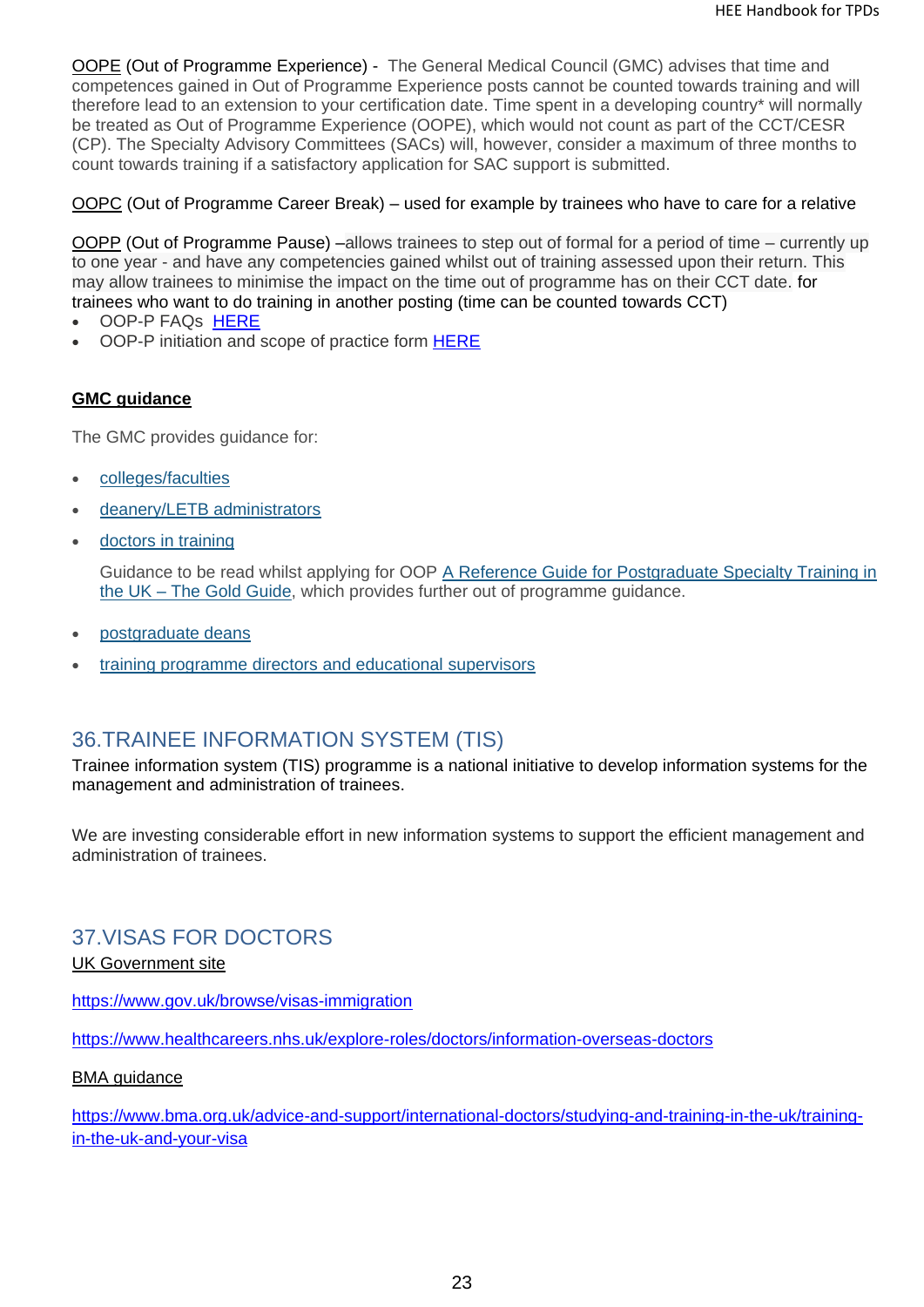## 38.WEBSITES AND USEFUL LINKS

**London HEE Website** – <https://london.hee.nhs.uk/>

**KSS HEE Website -** <https://kss.hee.nhs.uk/>

**HEE:** <https://www.hee.nhs.uk/our-work>

**BMA:** [https://www.bma.org.uk](https://www.bma.org.uk/)

**COPMED**:<https://www.copmed.org.uk/> and Gold Guide [https://www.copmed.org.uk/gold-guide-8th](https://www.copmed.org.uk/gold-guide-8th-edition/)[edition/](https://www.copmed.org.uk/gold-guide-8th-edition/)

**DOHSC:** <https://www.gov.uk/government/organisations/department-of-health-and-social-care>

**GDC**:<https://www.gdc-uk.org/>

**GMC**:<https://www.gmc-uk.org/>

**GMC** – Good Practice [https://www.gmc-uk.org/ethical-guidance/ethical-guidance-for-doctors/good](https://www.gmc-uk.org/ethical-guidance/ethical-guidance-for-doctors/good-medical-practice)[medical-practice](https://www.gmc-uk.org/ethical-guidance/ethical-guidance-for-doctors/good-medical-practice)

**GMC: Programme and Site training** : [https://www.gmc-uk.org/education/standards-guidance-and](https://www.gmc-uk.org/education/standards-guidance-and-curricula/guidance/programme-and-site-approvals/educational-supervisors-and-training-programme-directors)[curricula/guidance/programme-and-site-approvals/educational-supervisors-and-training-programme](https://www.gmc-uk.org/education/standards-guidance-and-curricula/guidance/programme-and-site-approvals/educational-supervisors-and-training-programme-directors)[directors](https://www.gmc-uk.org/education/standards-guidance-and-curricula/guidance/programme-and-site-approvals/educational-supervisors-and-training-programme-directors)

**NHS Employers:** <https://london.hee.nhs.uk/%3Cfront%3E/nhs-employers>

**UK Postgraduate Deaneries**: [https://www.hee.nhs.uk/our-work/postgraduate-medical-dental](https://www.hee.nhs.uk/our-work/postgraduate-medical-dental-education)[education](https://www.hee.nhs.uk/our-work/postgraduate-medical-dental-education)

**NACT**:<http://www.nact.org.uk/>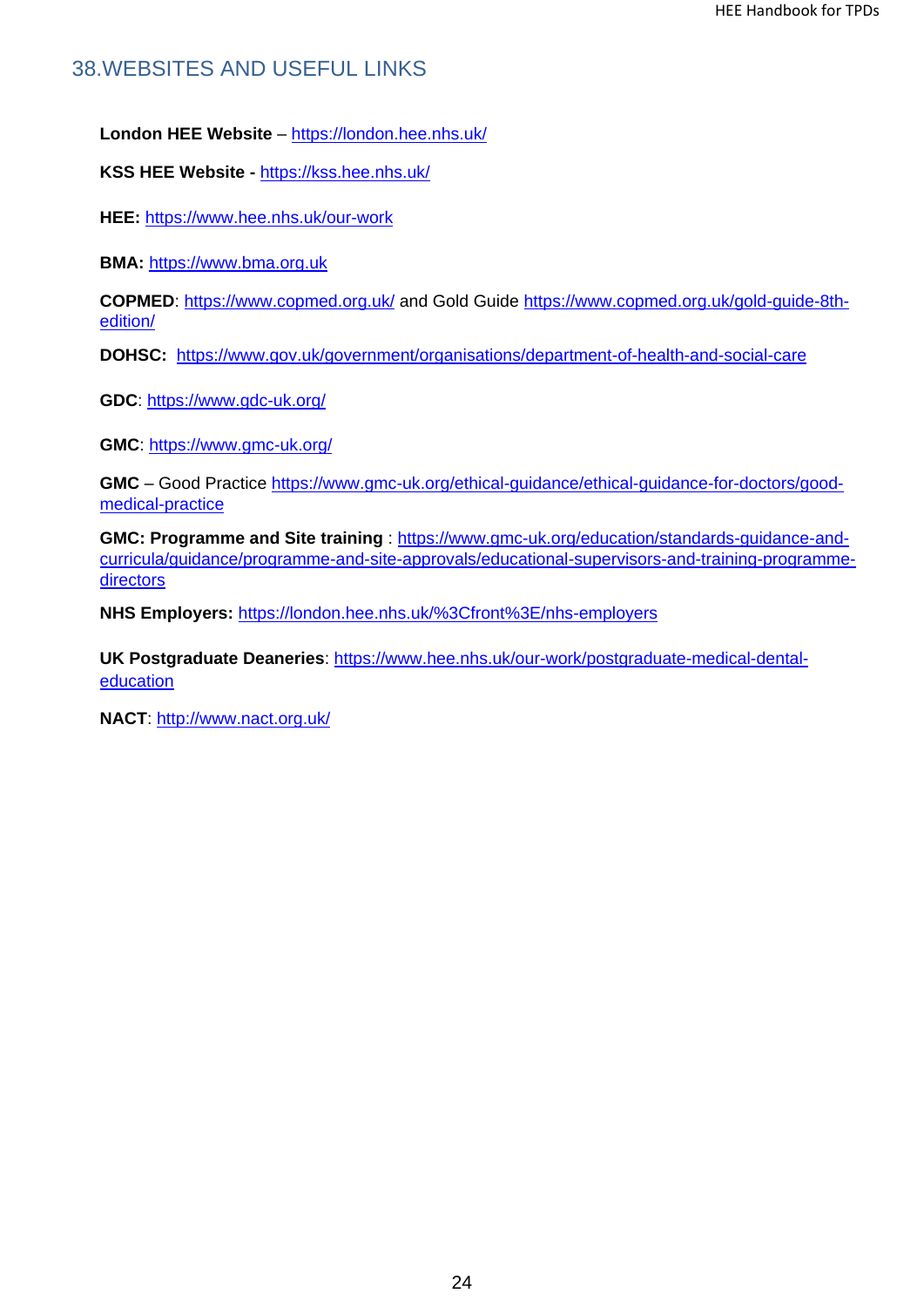# APPENDIX 1

## **ACRONYM DICTIONARY**

| Α | <b>ACCS</b>          | <b>Acute Care Common Stem</b>                                                  |  |  |  |  |  |  |
|---|----------------------|--------------------------------------------------------------------------------|--|--|--|--|--|--|
|   | <b>AHP</b>           | <b>Allied Health Professional</b>                                              |  |  |  |  |  |  |
|   | <b>AKT</b>           | <b>Applied Knowledge Test</b>                                                  |  |  |  |  |  |  |
|   | <b>APGD</b>          | Associate Postgraduate Dean                                                    |  |  |  |  |  |  |
|   | <b>ARCP</b>          | Annual Review of Competence Progression                                        |  |  |  |  |  |  |
| С | <b>CAMHS</b>         | Child and Adolescent Mental Health Service                                     |  |  |  |  |  |  |
|   | <b>CAP</b>           | Child and Adolescent Psychiatry                                                |  |  |  |  |  |  |
|   | CbD                  | <b>Case-based Discussion</b>                                                   |  |  |  |  |  |  |
|   | <b>CCH</b>           | <b>Community Child Health</b>                                                  |  |  |  |  |  |  |
|   | <b>CCT</b>           | Certificate of Completion of Training                                          |  |  |  |  |  |  |
|   | <b>CEGPR</b>         | Certificate of Eligibility for GP Registration                                 |  |  |  |  |  |  |
|   | <b>CEGPR</b><br>(AP) | Certificate of Eligibility for GP Registration (Approved Programme)            |  |  |  |  |  |  |
|   | <b>CESR</b>          | Certificate of Eligibility for Specialist Registration                         |  |  |  |  |  |  |
|   | <b>CESR</b><br>(CP)  | Certificate of Eligibility for Specialist Registration (Combined<br>Programme) |  |  |  |  |  |  |
|   | CoE                  | <b>Certificate of Experience</b>                                               |  |  |  |  |  |  |
|   | <b>COGPED</b>        | <b>Committee Of General Practice Education Directors</b>                       |  |  |  |  |  |  |
|   | <b>COPMED</b>        | Conference of Postgraduate Medical Deans                                       |  |  |  |  |  |  |
|   | <b>CPD</b>           | <b>Continuing Professional Development</b>                                     |  |  |  |  |  |  |
|   | <b>CPT</b>           | <b>Core Psychiatry Training</b>                                                |  |  |  |  |  |  |
|   | <b>CSA</b>           | <b>Clinical Skills Assessment</b>                                              |  |  |  |  |  |  |
|   | <b>CST</b>           | <b>Core Surgical Training</b>                                                  |  |  |  |  |  |  |
|   | <b>CT</b>            | <b>Core Training</b>                                                           |  |  |  |  |  |  |
| D | <b>DME</b>           | <b>Director of Medical Education</b>                                           |  |  |  |  |  |  |
|   | <b>DOPS</b>          | <b>Directly Observed Procedures</b>                                            |  |  |  |  |  |  |
|   | <b>DRN</b>           | <b>Deanery Reference Number</b>                                                |  |  |  |  |  |  |
| E | eLfH                 | eLearning for Healthcare                                                       |  |  |  |  |  |  |
|   | <b>EQIA</b>          | <b>Equality Impact Assessment</b>                                              |  |  |  |  |  |  |
| F | <b>FTPD</b>          | <b>Foundation Training Programme Director</b>                                  |  |  |  |  |  |  |
|   | FiY1                 | Foundation Interim Year 1                                                      |  |  |  |  |  |  |
|   | FY1                  | <b>Foundation Doctor Year 1</b>                                                |  |  |  |  |  |  |
|   | FY <sub>2</sub>      | <b>Foundation Doctor Year 2</b>                                                |  |  |  |  |  |  |
| G | GAP                  | <b>General Adult Psychiatry</b>                                                |  |  |  |  |  |  |
|   | <b>GIM</b>           | <b>General Internal Medicine</b>                                               |  |  |  |  |  |  |
|   | <b>GMC</b>           | <b>General Medical Council</b>                                                 |  |  |  |  |  |  |
|   | <b>GPNRO</b>         | <b>GP National Recruitment Office</b>                                          |  |  |  |  |  |  |
| н | <b>HEE</b>           | <b>Health Education England</b>                                                |  |  |  |  |  |  |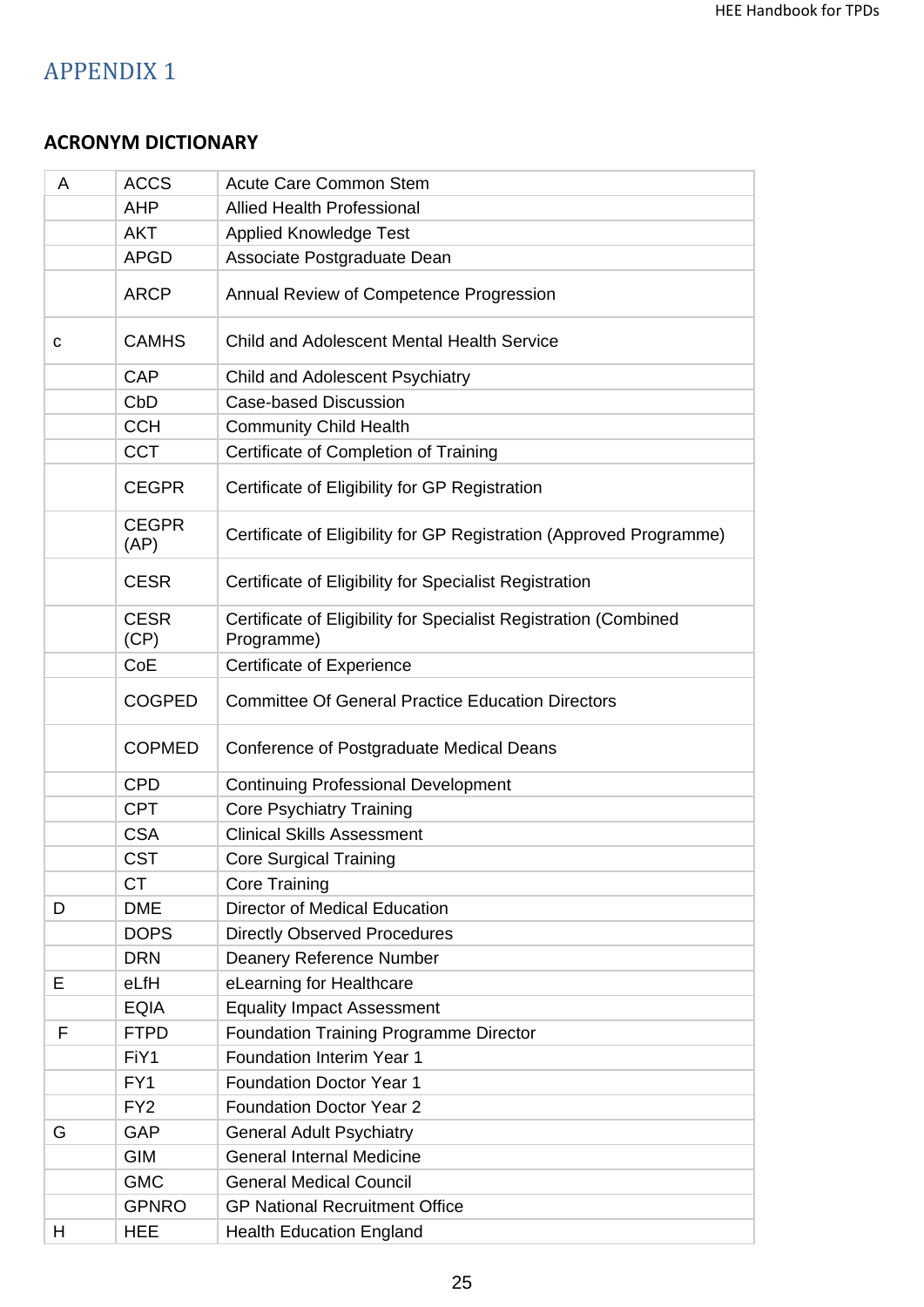|    | <b>HET</b>     | <b>Healthcare Education Team</b>                    |  |  |  |  |  |  |
|----|----------------|-----------------------------------------------------|--|--|--|--|--|--|
| I. | <b>IDT</b>     | <b>Inter-Deanery Transfer</b>                       |  |  |  |  |  |  |
|    | <b>IFST</b>    | <b>Inter-Foundation School Transfer</b>             |  |  |  |  |  |  |
|    | <b>IOT</b>     | <b>Interim Order Tribunal</b>                       |  |  |  |  |  |  |
| J  | <b>JCST</b>    | Joint Committee on Surgical Training                |  |  |  |  |  |  |
|    | <b>JRCPTB</b>  | Joint Royal College of Physicians Training Board    |  |  |  |  |  |  |
| L  | LAS            | Locum Appointment for Service                       |  |  |  |  |  |  |
|    | LAT            | Locum Appointment for Training                      |  |  |  |  |  |  |
|    | <b>LEP</b>     | <b>Local Education Provider</b>                     |  |  |  |  |  |  |
|    | <b>LETB</b>    | <b>Local Education and Training Board</b>           |  |  |  |  |  |  |
|    | <b>LIFT</b>    | Longitudinal Integrated Foundation Training         |  |  |  |  |  |  |
|    | <b>LTFT</b>    | Less Than Full-time Training                        |  |  |  |  |  |  |
| M  | <b>MCR</b>     | <b>Multiple Consultant Report</b>                   |  |  |  |  |  |  |
|    | <b>MiniCEX</b> | <b>Mini-Clinical Exercise</b>                       |  |  |  |  |  |  |
|    | <b>MSF</b>     | <b>Multi-Source Feedback</b>                        |  |  |  |  |  |  |
|    | MTI            | <b>Medical Training Initiative</b>                  |  |  |  |  |  |  |
|    | <b>MPT</b>     | <b>Medical Practitioner Tribunal</b>                |  |  |  |  |  |  |
|    | <b>MPTS</b>    | <b>Medical Practitioner Tribunal Service</b>        |  |  |  |  |  |  |
| N  | <b>NES</b>     | <b>NHS Education for Scotland</b>                   |  |  |  |  |  |  |
|    | <b>NMAHP</b>   | Nursing, Midwifery and Allied Health Professionals  |  |  |  |  |  |  |
|    | <b>NTN</b>     | <b>National Training Number</b>                     |  |  |  |  |  |  |
|    | <b>NTS</b>     | <b>National Training Survey</b>                     |  |  |  |  |  |  |
|    | <b>NIMDTA</b>  | Northern Ireland Medical and Dental Training Agency |  |  |  |  |  |  |
| O  | <b>OD</b>      | <b>Organisational Development</b>                   |  |  |  |  |  |  |
|    | OM             | <b>HET Operations Manager</b>                       |  |  |  |  |  |  |
|    | <b>OOH</b>     | Out Of Hours                                        |  |  |  |  |  |  |
|    | <b>OOP</b>     | Out Of Programme                                    |  |  |  |  |  |  |
|    | <b>OOPC</b>    | Out Of Programme for Career Break                   |  |  |  |  |  |  |
|    | <b>OOPE</b>    | Out Of Programme for Experience                     |  |  |  |  |  |  |
|    | <b>OOPP</b>    | Out Of Programme Pause                              |  |  |  |  |  |  |
|    | <b>OOPR</b>    | Out Of Programme for Research                       |  |  |  |  |  |  |
|    | <b>OOPT</b>    | Out Of Programme for Training                       |  |  |  |  |  |  |
| P  | <b>PGD</b>     | Postgraduate Dean                                   |  |  |  |  |  |  |
|    | <b>PSU</b>     | <b>Professional Support Unit</b>                    |  |  |  |  |  |  |
|    | <b>PYA</b>     | <b>Penultimate Year Assessment</b>                  |  |  |  |  |  |  |
|    | <b>PYR</b>     | <b>Penultimate Year Review</b>                      |  |  |  |  |  |  |
| Q  | QA             | <b>Quality Assurance</b>                            |  |  |  |  |  |  |
|    | QM             | <b>Quality Management</b>                           |  |  |  |  |  |  |
| S  | <b>SAS</b>     | <b>Speciality Associate Doctors</b>                 |  |  |  |  |  |  |
|    | <b>SDM</b>     | <b>HET Service Delivery Manager</b>                 |  |  |  |  |  |  |
|    | <b>SJT</b>     | <b>Situational Judgement Test</b>                   |  |  |  |  |  |  |
|    | <b>SOAR</b>    | Scottish Online Appraisal Resource                  |  |  |  |  |  |  |
|    | <b>STB</b>     | <b>Speciality Training Board</b>                    |  |  |  |  |  |  |
|    | <b>STC</b>     | <b>Speciality Training Committee</b>                |  |  |  |  |  |  |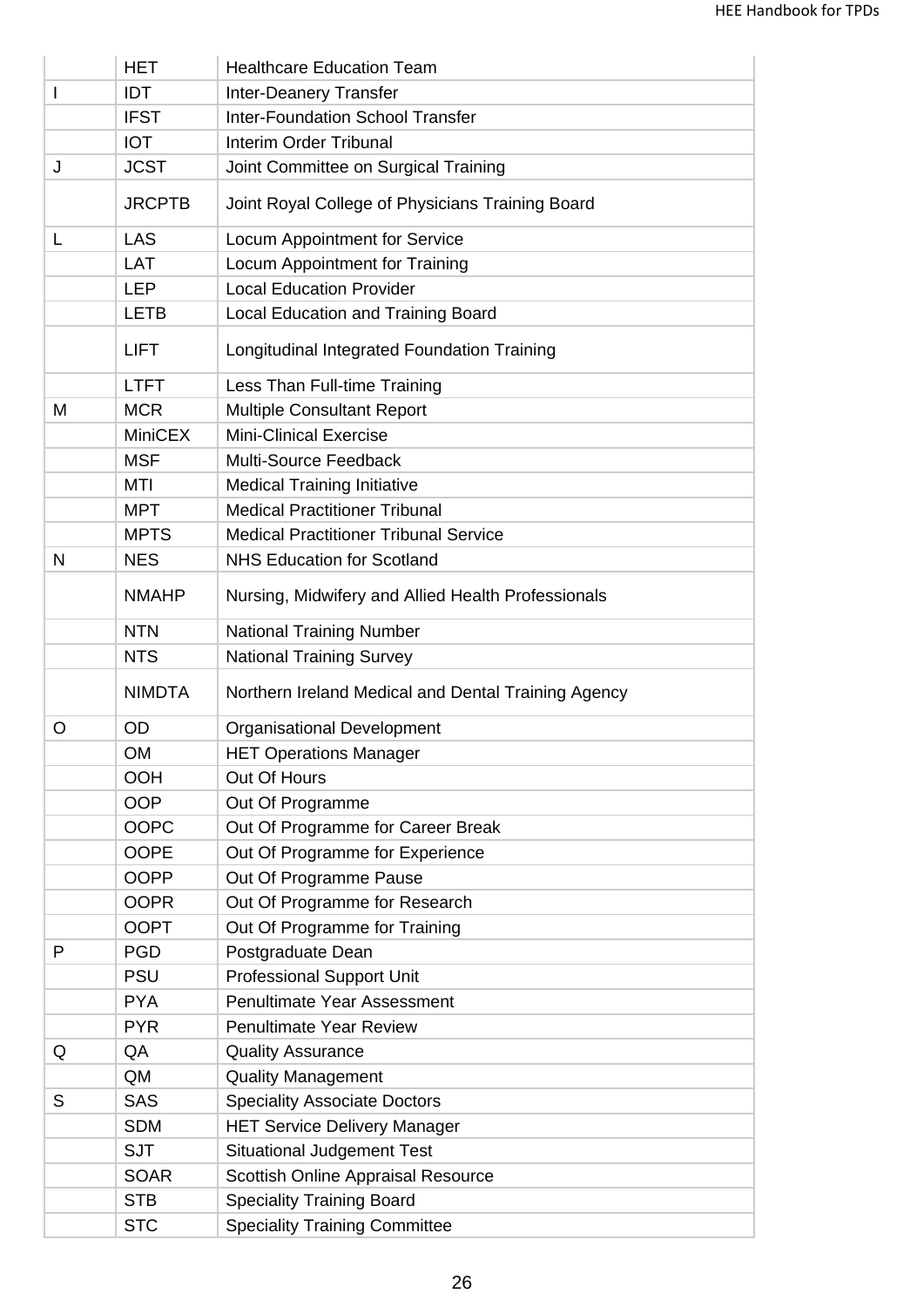|   | <b>SAC</b>   | <b>Speciality Advisory Committee</b>                   |
|---|--------------|--------------------------------------------------------|
|   | <b>SLE</b>   | <b>Supervised Learning Event</b>                       |
|   | <b>SpR</b>   | Speciality Registrar (Appointed prior to January 2007) |
|   | <b>StR</b>   | Speciality Registrar (Appointed from August 2007)      |
|   | <b>TPD</b>   | <b>Training Programme Director</b>                     |
|   | <b>TPM</b>   | <b>Training Programme Management</b>                   |
|   | <b>TRoG</b>  | <b>Trust Rotation Grid</b>                             |
|   | <b>TIS</b>   | <b>Trainee Information System</b>                      |
| U | <b>UKFPO</b> | UK Foundation Programme Office                         |
| W | <b>WPBA</b>  | <b>Workplace-Based Assessment</b>                      |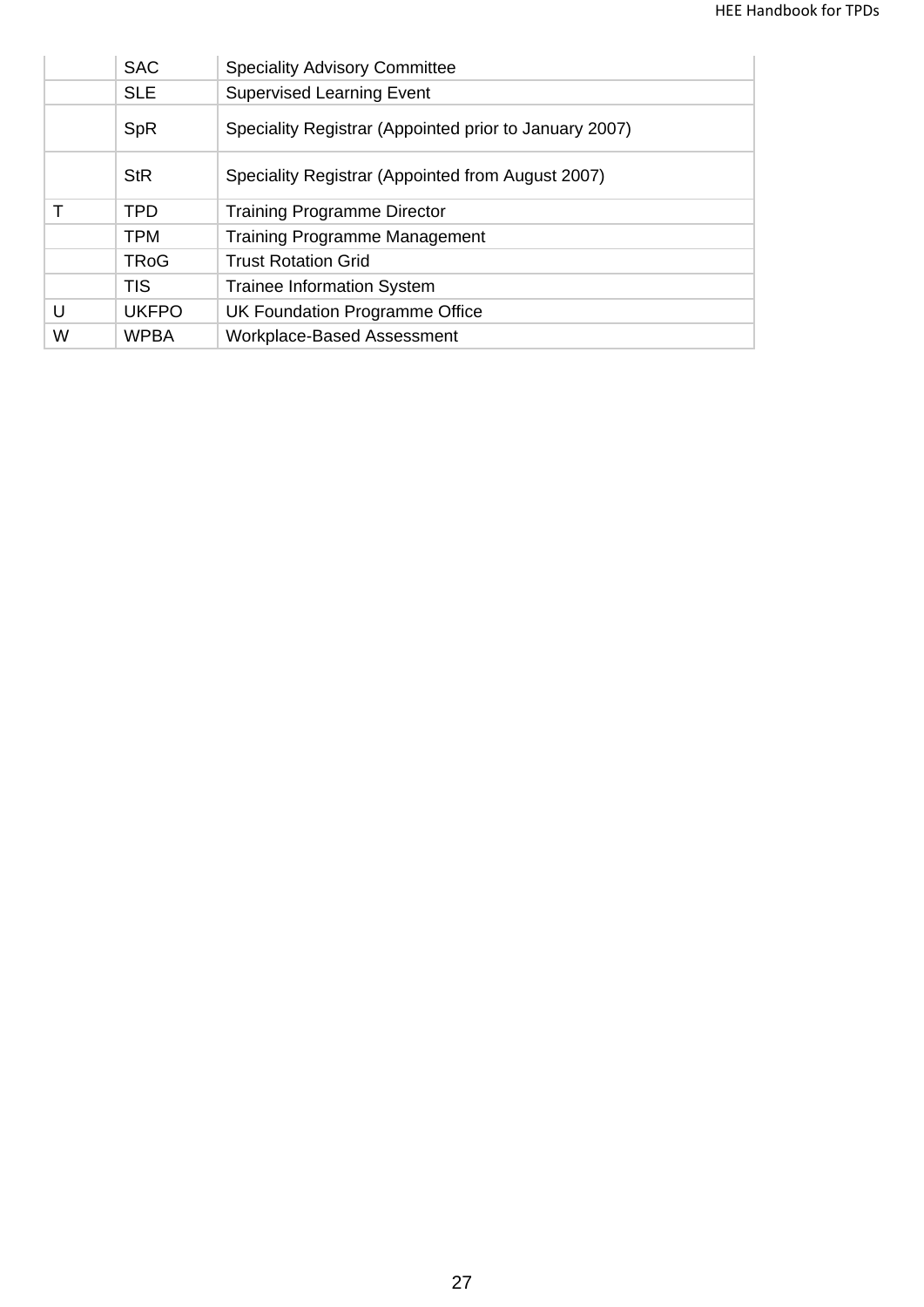

## **TPD TIMELINE**

**High level timeline of key activities, indicating where TPD input is required. Specialty officers will be able to give specific dates.**

| <b>Event</b>     | Jan                                                                                                                                                     | Feb                                                                                                                 | Mar                                                                                                      | <b>April</b>                                                                                | May                                                                                                                                                            | June                                                                                                                                                       | July                                                                                                                                                       | Aug                                                                                                                              | Sep                                                                       | Oct                                                      | <b>Nov</b>                                                                                                                                              | <b>Dec</b>                                                                                                                                   |
|------------------|---------------------------------------------------------------------------------------------------------------------------------------------------------|---------------------------------------------------------------------------------------------------------------------|----------------------------------------------------------------------------------------------------------|---------------------------------------------------------------------------------------------|----------------------------------------------------------------------------------------------------------------------------------------------------------------|------------------------------------------------------------------------------------------------------------------------------------------------------------|------------------------------------------------------------------------------------------------------------------------------------------------------------|----------------------------------------------------------------------------------------------------------------------------------|---------------------------------------------------------------------------|----------------------------------------------------------|---------------------------------------------------------------------------------------------------------------------------------------------------------|----------------------------------------------------------------------------------------------------------------------------------------------|
| <b>Rotations</b> | <b>Grids for</b><br><b>May</b><br><b>Starters</b><br><b>APRIL</b><br><b>ROTATIONS</b><br><b>PUBLISHED</b><br><b>TO TRUSTS</b><br>and<br><b>TRAINEES</b> | <b>Grids for</b><br>June<br><b>Starters</b>                                                                         | <b>Grids for</b><br><b>July Starters</b>                                                                 | <b>Grids for</b><br><b>August</b><br><b>Starters</b>                                        | <b>Grids for</b><br><b>September</b><br><b>Starters</b><br><b>AUGUST</b><br><b>ROTATIONS</b><br><b>PUBLISHED</b><br><b>TO TRUSTS</b><br>and<br><b>TRAINEES</b> | <b>Grids for</b><br><b>October</b><br><b>Starters</b><br><b>SEPT</b><br><b>ROTATIONS</b><br><b>PUBLISHED</b><br><b>TO TRUSTS</b><br>and<br><b>TRAINEES</b> | <b>Grids for</b><br><b>November</b><br><b>Starters</b><br><b>OCT</b><br><b>ROTATIONS</b><br><b>PUBLISHED</b><br><b>TO TRUSTS</b><br>and<br><b>TRAINEES</b> | <b>Grids for</b><br><b>December</b><br><b>Starters</b>                                                                           | <b>Grids for</b><br><b>January</b><br><b>Starters</b>                     | <b>Grids for</b><br><b>February</b><br><b>Starters</b>   | <b>Grids for</b><br><b>March</b><br><b>Starters</b><br><b>FEB</b><br><b>ROTATIONS</b><br><b>PUBLISHED</b><br><b>TO TRUSTS</b><br>and<br><b>TRAINEES</b> | <b>Grids for April</b><br><b>Starters</b><br><b>MARCH</b><br><b>ROTATIONS</b><br><b>PUBLISHED TO</b><br><b>TRUSTS and</b><br><b>TRAINEES</b> |
| <b>ARCP</b>      |                                                                                                                                                         |                                                                                                                     |                                                                                                          | <b>ARCP</b><br>Prep<br>work<br>starts                                                       | <b>Window 1</b><br><b>Outcome 5</b><br>conversions                                                                                                             | <b>Window 2</b><br><b>Outcome 5</b><br>conversions                                                                                                         | <b>Window 3</b><br><b>Outcome 5</b><br>conversions                                                                                                         | <b>Outcome 5s</b>                                                                                                                | <b>ARCP</b> data<br>validation for<br><b>GMC Return</b>                   | <b>GMC return</b>                                        |                                                                                                                                                         |                                                                                                                                              |
| Recruitment      | Round 1<br>interviews<br><b>Round 2</b><br>interviews                                                                                                   | Round 1<br>interviews<br><b>Round 2</b><br>interviews<br><b>Definitive</b><br>post<br><b>numbers</b><br>for Round 1 | Round 1<br>offers<br><b>Round 2</b><br>interviews<br><b>Definitive</b><br>post<br>numbers<br>for Round 2 | Round 1<br>offers<br>deadline<br>Round 2<br>interview<br>S<br>complete<br>Round 2<br>offers | Round 2<br>offers<br>deadline                                                                                                                                  |                                                                                                                                                            |                                                                                                                                                            |                                                                                                                                  |                                                                           | <b>Indicative</b><br><b>numbers</b><br>for Round<br>$1*$ | Round 1<br>applications<br>Round 2<br>applications<br><b>Indicative</b><br><b>numbers</b><br>for Round<br>$2*$                                          | Round 1<br>applications<br>close<br><b>Round 2</b><br>applications<br>close                                                                  |
| <b>Academic</b>  | <b>ACF</b><br>interviews<br>complete<br><b>ACF offers</b><br>late Jan                                                                                   |                                                                                                                     |                                                                                                          |                                                                                             |                                                                                                                                                                |                                                                                                                                                            |                                                                                                                                                            | <b>ACF Awards</b><br>announced<br><b>Job</b><br>description<br>and clinical<br>capacity<br>checks by<br>specialty<br><b>TPDs</b> | JDs to<br>academic<br>recruitment<br>team for<br>adverts                  | <b>ACF</b><br>applications                               | <b>ACF</b><br>applications<br>close<br><b>ACF</b><br><b>Interviews</b>                                                                                  | <b>ACF interviews</b>                                                                                                                        |
| <b>IDT</b>       | <b>IDT Waiting</b><br>list to Jan                                                                                                                       | <b>IDT Feb</b><br>Windo                                                                                             | <b>IDT</b><br>Eligibility<br>checks<br><b>Vacancy</b><br><b>Declaration</b>                              | IDT<br>Condition<br>al offers<br>process                                                    | <b>IDT Waiting</b><br>list to June                                                                                                                             |                                                                                                                                                            |                                                                                                                                                            | <b>IDT August</b><br>Window                                                                                                      | <b>IDT Eligibility</b><br>checks<br><b>Vacancy</b><br><b>Declarations</b> | <b>IDT</b><br>Conditional<br>offers<br>process           | <b>IDT Waiting</b><br>list to Jan                                                                                                                       | <b>IDT Waiting list</b><br>to Jan                                                                                                            |